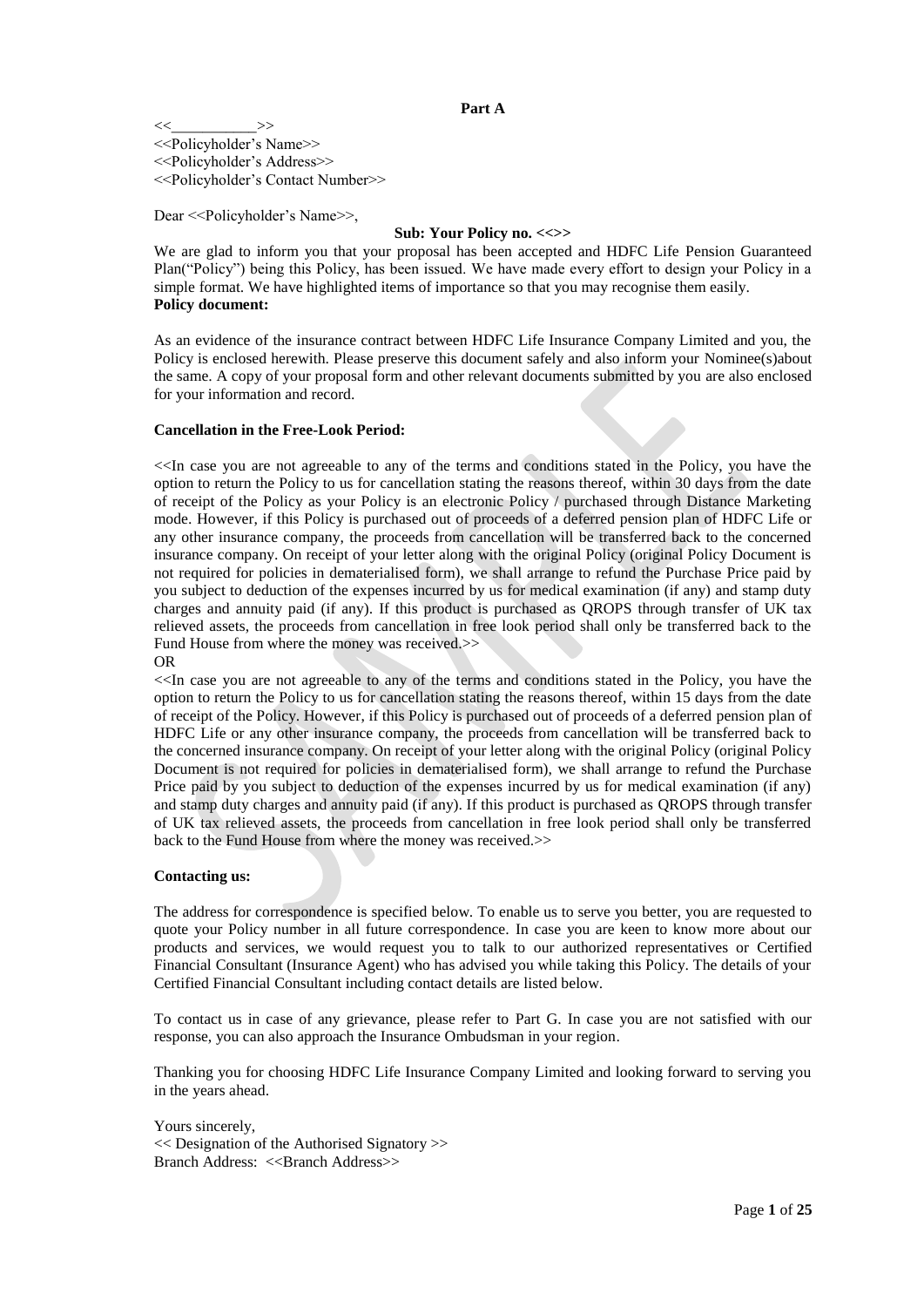Agency/Intermediary Code: <<Agency/Intermediary Code>> Agency/Intermediary Name: <<Agency/Intermediary Name>> Agency/Intermediary Telephone Number: <<Agency/Intermediary mobile & landline number>> Agency/Intermediary Contact Details: <<Agency/Intermediary address>>

.

Address for Correspondence: HDFC Life Insurance Company Limited, 11<sup>th</sup> Floor Lodha Excelus, Apollo Mills Compound, N.M. Joshi Marg, Mahalaxmi, Mumbai-400011.

Regd. Off: Lodha Excelus, 13<sup>th</sup> Floor, Apollo Mills Compound, N. M. Joshi Marg, Mahalaxmi, Mumbai -400 011. Call 1860-267-9999 (local charges apply). DO NOT prefix any country code e.g. +91 or 00. Available all daysfrom 9am to 9pm | Email – [service@hdfclife.com |](mailto:service@hdfclife.com) [NRIservice@hdfclife.com \(](mailto:NRIservice@hdfclife.com)For NRI customers only) Visit – [www.hdfclife.com .](http://www.hdfclife.com/) CIN: L65110MH2000PLC128245.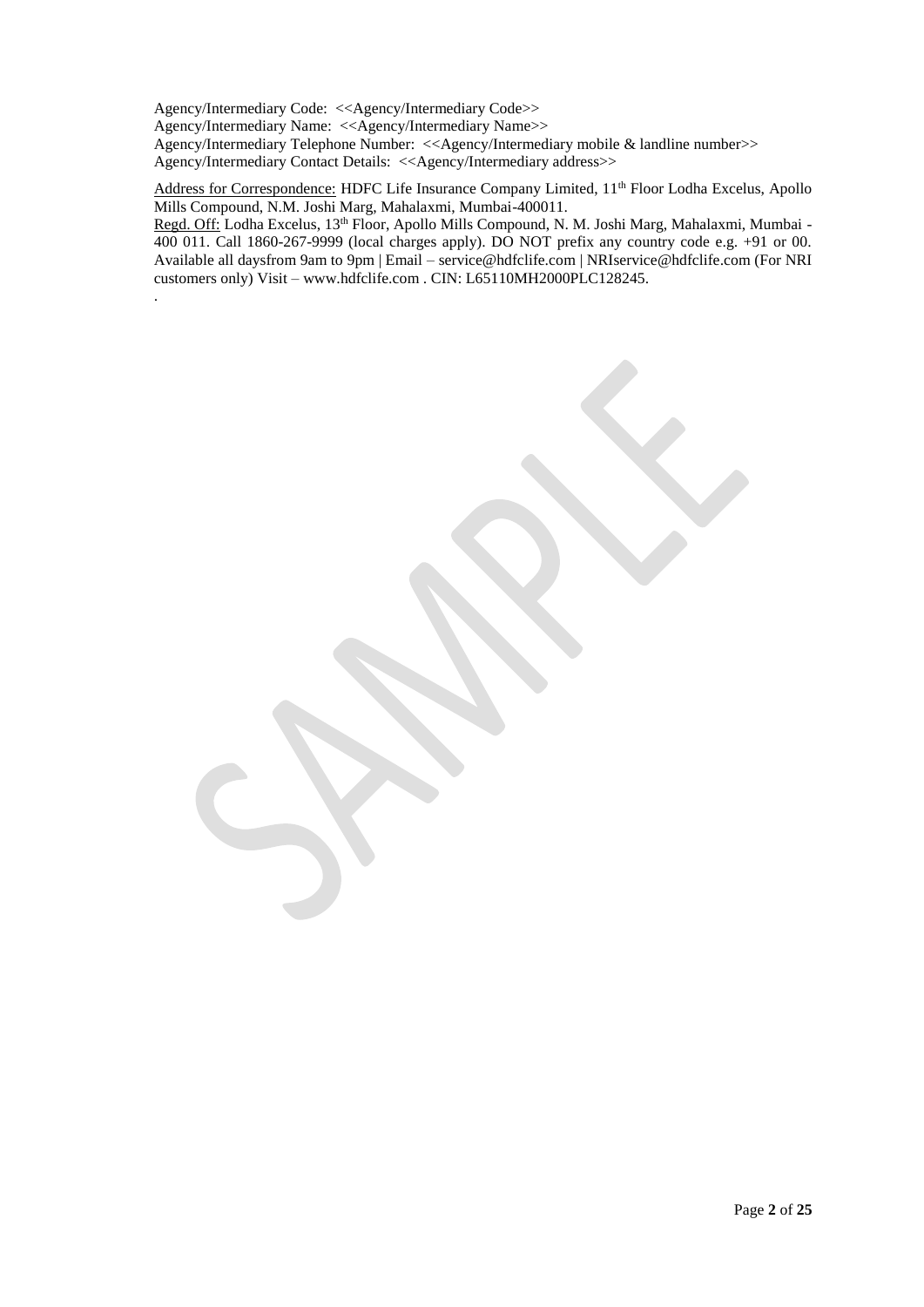## **POLICY DOCUMENT- HDFC Life Pension Guaranteed Plan**

# **Unique Identification Number: <<**101N118V10**>>**

Your Policy is a single premium non-participating and non linked annuity policy. This document is the evidence of a contract between HDFC Life Insurance Company Limited and the Policyholder as described in the Policy Schedule given below. This Policy is based on the proposal made by the within named Policyholder and submitted to the Company along with the required documents, declarations, statements, and other information received by the Company from the Policyholder and/or the Annuitant. This Policy is effective upon receipt and realisation, by the Company, of the consideration payable as Premium/Purchase Price under the Policy. This Policy is written under and will be governed by the applicable laws in force in India and all Premium/Purchase Price and Benefits are expressed and payable in Indian Rupees.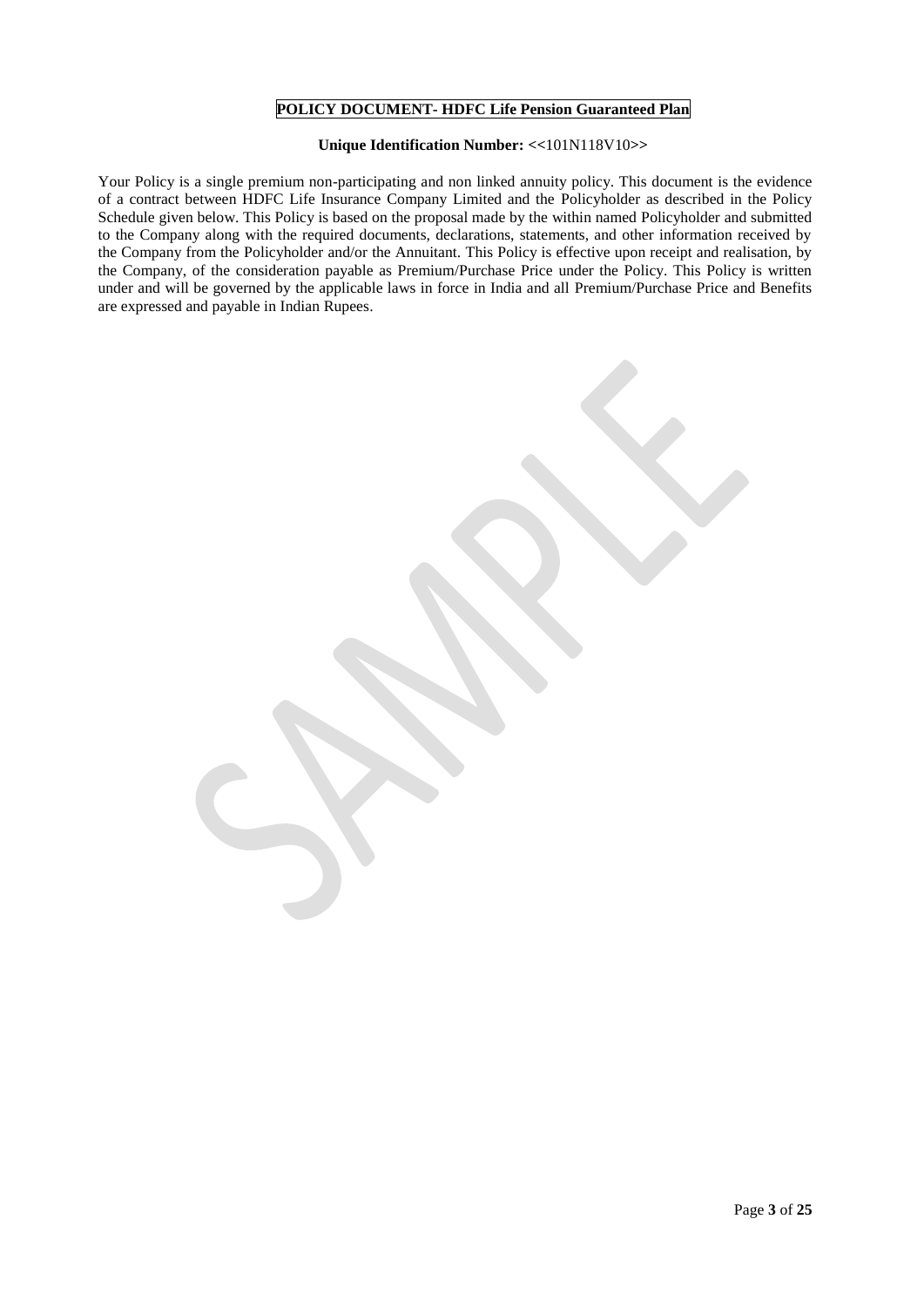# **POLICY SCHEDULE**  Policy number: <<>>

| <b>Policyholder Details</b>                                                  |                    |                                              |                                                           |  |
|------------------------------------------------------------------------------|--------------------|----------------------------------------------|-----------------------------------------------------------|--|
| <b>Name</b>                                                                  |                    | <<>>                                         |                                                           |  |
| <b>Address</b>                                                               |                    | <<>>                                         |                                                           |  |
| <b>Annuitant Details</b>                                                     |                    |                                              |                                                           |  |
| <b>Annuitant</b><br><b>Annuitant/Primary Annuitant</b><br><b>Information</b> |                    |                                              | <b>Secondary Annuitant</b>                                |  |
| <b>Name</b>                                                                  | $\iff$             |                                              | <<>>/< <not applicable="">&gt;</not>                      |  |
| <b>Address</b>                                                               | $\iff$             |                                              | <<>>/< <not applicable="">&gt;</not>                      |  |
| Date of Birth                                                                | $<<$ dd/mm/yyyy >> |                                              | << dd/mm/yyyy >>/ << Not applicable>>                     |  |
| Age on the Date of<br><b>Risk</b><br><b>Commencement</b>                     | $\ll >>$ years     |                                              | <<>> years / << Not applicable>>                          |  |
| <b>Age Admitted</b>                                                          | $<<$ Yes/No>>      |                                              | < <yes no="">&gt;/&lt;<not applicable="">&gt;</not></yes> |  |
| <b>Policy Details</b>                                                        |                    |                                              |                                                           |  |
| Date of Commencement of Policy                                               |                    | $<<$ Date>>                                  |                                                           |  |
|                                                                              |                    |                                              |                                                           |  |
| <b>Date of Risk Commencement</b>                                             |                    | $<<$ RCD $>>$                                |                                                           |  |
| Date of Issue/Inception of Policy                                            |                    | $<<$ Issue Date>>                            |                                                           |  |
| <b>Premium/Purchase Price Payment Date</b>                                   |                    | < <dd month="">&gt;</dd>                     |                                                           |  |
| <b>Annuity Option</b>                                                        |                    | $\iff$                                       |                                                           |  |
| <b>Deferment Period</b>                                                      |                    |                                              | <<>>/< <not applicable="">&gt;</not>                      |  |
| <b>Premium/Purchase Price Paid</b>                                           |                    | $Rs. \ll\gg\gg$                              |                                                           |  |
| <b>Frequency of Annuity Payment</b>                                          |                    | << Annual/Half-yearly/ Quarterly/ Monthly >> |                                                           |  |
| <b>Annuity Amount per Frequency of</b><br><b>Annuity Payment</b>             |                    | $Rs. < \Leftrightarrow$                      |                                                           |  |
| <b>Date of First Annuity Payment</b>                                         |                    |                                              |                                                           |  |
| <b>Annuity Payment Due Dates</b>                                             |                    |                                              |                                                           |  |
| <b>Annuity Type</b>                                                          |                    |                                              | < <single annuity="" joint="" life="">&gt;</single>       |  |
| <b>Source of Premium</b>                                                     |                    | $\iff$                                       |                                                           |  |

The Premium/Purchase Price amount is excluding applicable taxes and any other levies leviable on the Premium/Purchase Price. Amount of tax and any other levies will be charged at actuals as per prevalent rate.

# **NOMINATION SCHEDULE**

| <b>Nominee's Name</b>                                                   | $<<$ Nominee-1 $>>$                     | $<<$ Nominee-2 $>>$                     |
|-------------------------------------------------------------------------|-----------------------------------------|-----------------------------------------|
| Nominee's Relationship with the<br><b>Annuitant</b>                     | $<<$ Nominee-1 $>>$                     | $<<$ Nominee-2 $>>$                     |
| Date of Birth of Nominee                                                | $<<$ dd/mm/yyyy >>                      | $<<$ dd/mm/yyyy >>                      |
| Nominee's Age                                                           | $\langle \langle \rangle \rangle$ years | $\langle \langle \rangle \rangle$ years |
| <b>Nomination Percentage</b>                                            | $<<>>\%$                                | $\ll >> \%$                             |
| <b>Nominee's Address</b>                                                | $\iff$                                  | $\iff$                                  |
| <b>Appointee's Name</b><br>(Applicable where the Nominee is a<br>minor) | $\iff$                                  |                                         |
| Date of Birth of Appointee                                              | $<<$ dd/mm/yyyy >>                      |                                         |
| <b>Appointee's Address</b>                                              | $\ll >>$                                |                                         |

Signed at Mumbai on <<>>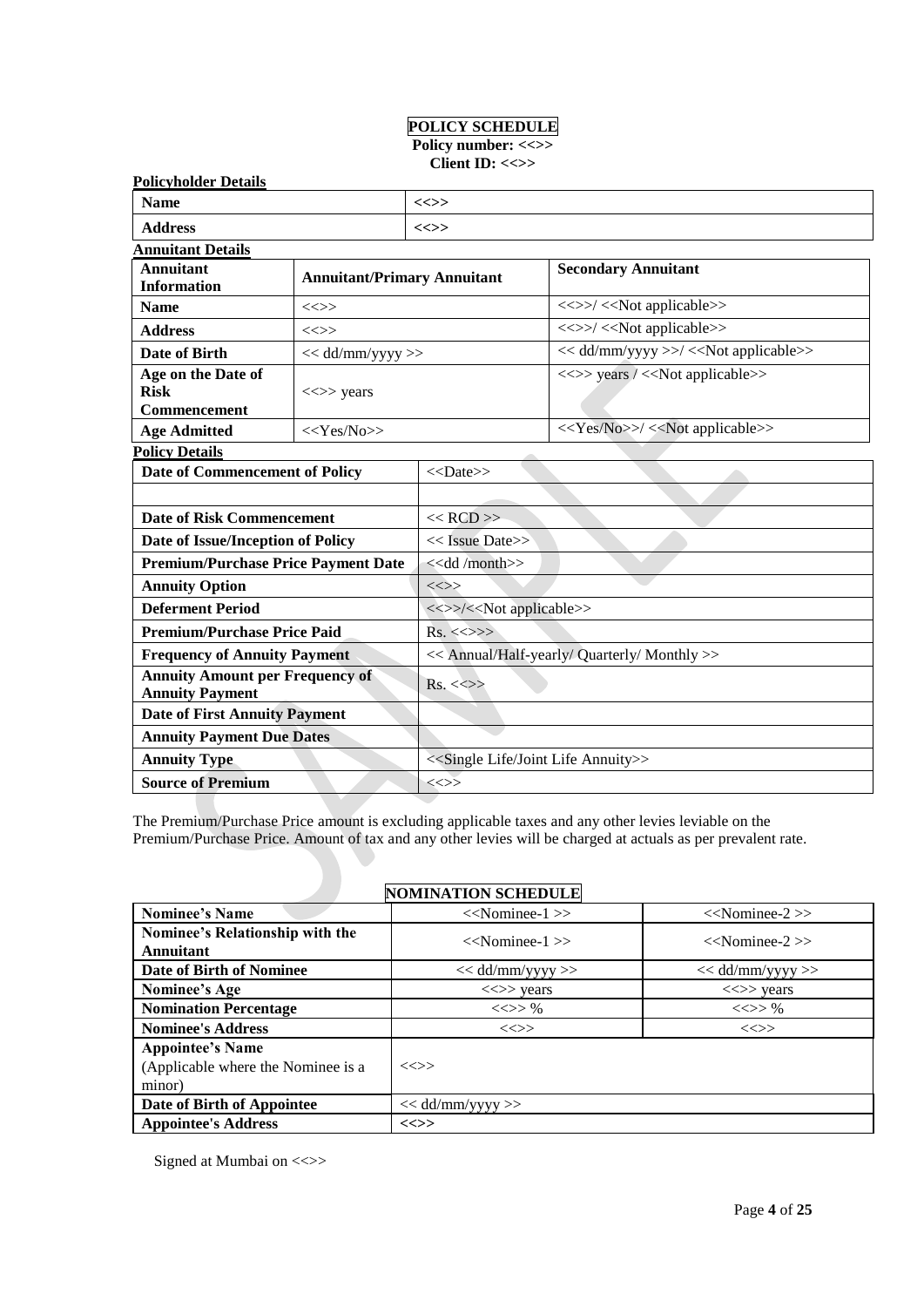For HDFC Life Insurance Company Limited

Authorised Signatory

Note: Kindly note that name of the Company has changed from "HDFC Standard Life Insurance Company Limited" to "HDFC Life Insurance Company Limited"

In case you notice any mistake, you may return the Policy document to us for necessary correction.

# **SPACE FOR ENDORSEMENTS**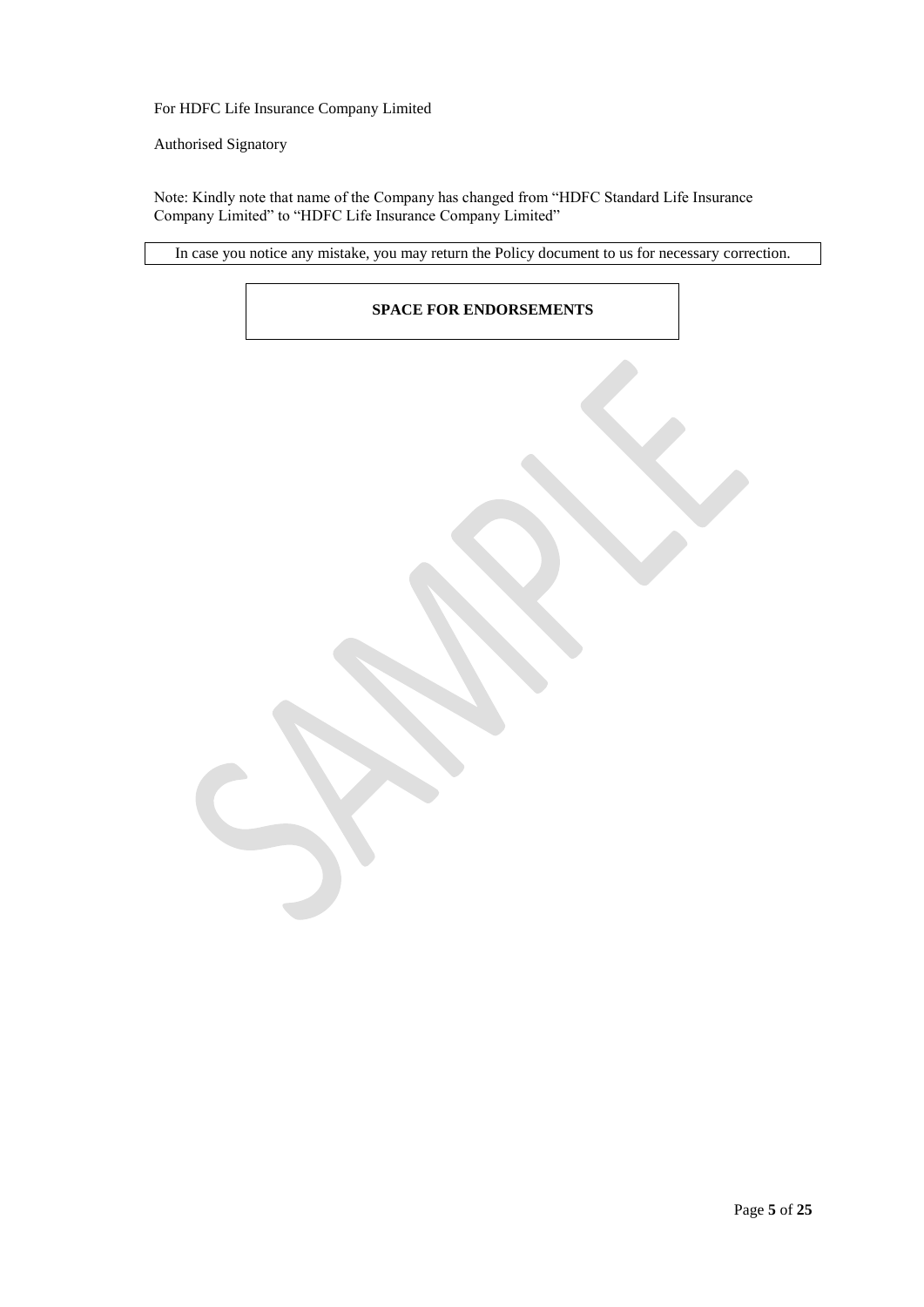# **Part B (Definitions)**

Definitions in alphabetical order

- 1) *Annuitant–* means the person who is entitled to receive the annuity benefits and on whose life the contingent events have to occur for the Benefits to be payable as stated in the Policy Schedule.
- 2) *Appointee –* means the person named by you and registered with us in accordance with the Nomination Schedule, who is authorised to receive the Benefits under this Policy payable to the Nominee, while the Nominee is a minor;
- *3) Authority/ IRDAI* means Insurance Regulatory and Development Authority of India;
- 4) *Company, company, Insurer, Us, us, We, we, Our, our –* means or refers to HDFC Life Insurance Company Limited;
- *5) Date of Risk Commencement –* means the date, as stated in the Policy Schedule, on which the insurance coverage under this Policy commences;
- *6) Deferment Period* –period from date of inception of the policy till the date on which the first annuity payment is made by us to the annuitant as per the terms and conditions as specified in the policy. For this policy the deferment period will be between 1 to 10 years (Integer values) as chosen by policyholder at inception
- 7) *Medical Practitioner*  means a person who holds a valid registration from the Medical Council of any State or Medical Council of India or Council for Indian Medicine or for Homeopathy set up by the Government of India or a State Government and is thereby entitled to practice medicine within its jurisdiction; and is acting within the scope and jurisdiction of license.but excluding the Practitioner who is:
	- a) Annuitant/Policyholder himself or an agent of the Annuitant/ Policyholder;
	- b) Insurance Agent, business partner(s) or employer/employee of the Annuitant/ Policyholder; or
	- c) A member of the Annuitant's/ Policyholders immediate family;
- 8) *Nominee(s) –* means the person(s) named by you and registered with us in accordance with the Nomination Schedule, who is authorised to receive the Benefits under this Policy, on the death of the Annuitant/Policyholder;
- 9) *Policy Anniversary* means the annual anniversary of the Date of Risk Commencement;
- 10) *Policyholder, You, you, your* means or refers to the Policyholder stated in the Policy Schedule. The Policyholder is the owner of the Policy;
- 11) *Premium/Purchase Price* means an amount stated in the Policy Schedule, payable by you to us, to secure the benefits under this Policy, excluding applicable taxes, cesses or levies;
- *12) Primary Annuitant* refers to the primary person entitled to receive the Annuity payment;
- *13) Secondary Annuitant* refers to the person entitled to receive the annuity payment, if so opted, in the event of death of the Primary Annuitant, if applicable;
- 14) *Surrender* means complete withdrawal/ termination of the entire Policy;
- 15) *Surrender Value* means an amount, if any, that becomes payable in case of Surrender of the Policy in accordance with the terms and conditions of the Policy.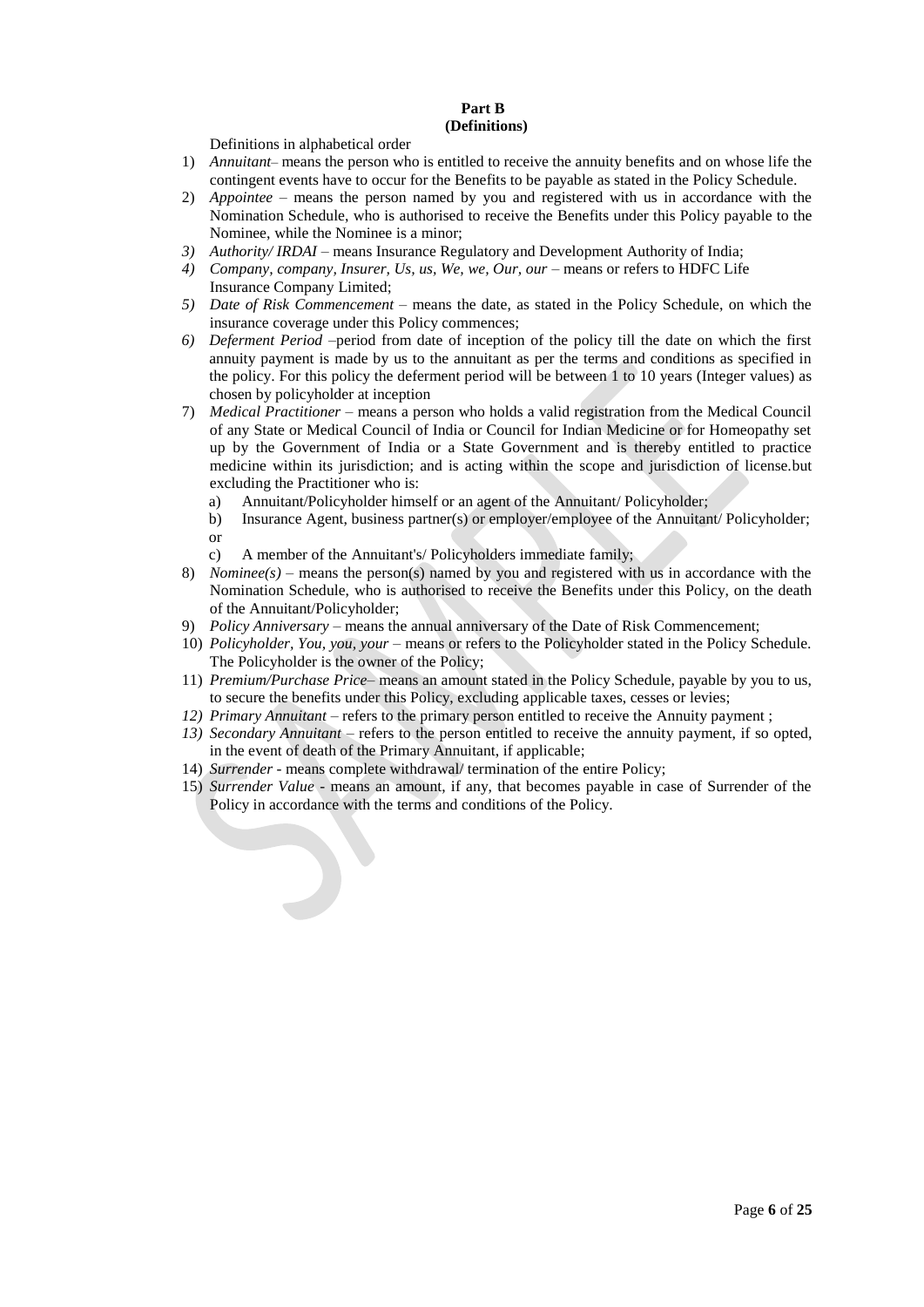## **Part C (Benefits)**

## **1. Benefits:**

There are three annuity options available to the Policyholder at the time of Inception of Policy. The Benefits covered under the Policy are determined by the annuity option chosen by the Policyholder as mentioned in the Policy Schedule. An annuity option once selected cannot be changed.

This Policy offers the following three annuity options:

- a. Immediate Life Annuity Option
- b. Immediate Life Annuity with Return of Purchase Price Option
- c. Deferred Life Annuity with Return of Purchase Price Option

The Policy is available on a single life as well as joint life basis for all annuity options. The Primary Annuitant will be the primary person entitled to receive the payouts, while the Secondary Annuitant will be entitled to receive the annuities, if so opted, in the event of death of the Primary Annuitant, if applicable.

In a Joint Life annuity, the Secondary Annuitant can be the spouse/child/parent/parent-in-law or sibling of the Primary Annuitant. Other relationships maybe considered as long as there is an insurable interest between the Annuitants.

Detail of Benefits under each annuity option is as provided below.

| This annuity option is available on both single life and joint life basis. |                           |                                                                                                                                                                                                                                                |  |
|----------------------------------------------------------------------------|---------------------------|------------------------------------------------------------------------------------------------------------------------------------------------------------------------------------------------------------------------------------------------|--|
| <b>Events</b>                                                              | <b>Option</b>             | <b>Benefits</b>                                                                                                                                                                                                                                |  |
|                                                                            | Single Life               | Annuity Amount Per Frequency of Annuity Payment, as<br>provided in the Policy Schedule, will be paid in arrears as<br>long as the Annuitant is alive. The annuity payments will<br>cease on death of the Annuitant.                            |  |
| Survival                                                                   | Joint Life                | Annuity Amount per Frequency of Annuity Payment, as<br>provided in the Policy Schedule, will be paid in arrears as<br>long as one of the Annuitants is alive. The annuity payments<br>will cease on later of the deaths of the two Annuitants. |  |
| Death                                                                      | Single Life<br>Joint Life | There is no Death Benefit payable under this option.                                                                                                                                                                                           |  |
| Maturity                                                                   | Single Life<br>Joint Life | There is no Maturity Benefit payable under this option.                                                                                                                                                                                        |  |
| Surrender                                                                  | Single Life<br>Joint Life | There is no Surrender Benefit payable under this option.                                                                                                                                                                                       |  |

**a. Immediate Life Annuity Option**

# **b. Immediate Life Annuity with Return of Purchase Price Option**

This annuity option is available on both single life and joint life basis.

| <b>Events</b> | Option      | <b>Benefits</b>                                                                                                                                                                                                                                                              |  |  |
|---------------|-------------|------------------------------------------------------------------------------------------------------------------------------------------------------------------------------------------------------------------------------------------------------------------------------|--|--|
|               | Single Life | Annuity Amount per Frequency of Annuity Payment, as<br>provided in the Policy Schedule, will be paid in arrears as long as<br>the Annuitant is alive. The annuity payments will cease on death<br>of the Annuitant or surrender of the Policy.                               |  |  |
| Survival      | Joint Life  | Annuity Amount per Frequency of Annuity Payment, as<br>provided in the Policy Schedule, will be paid in arrears as long as<br>one of the Annuitants is alive. The annuity payments will cease<br>on later of the deaths of the two Annuitants or surrender of the<br>Policy. |  |  |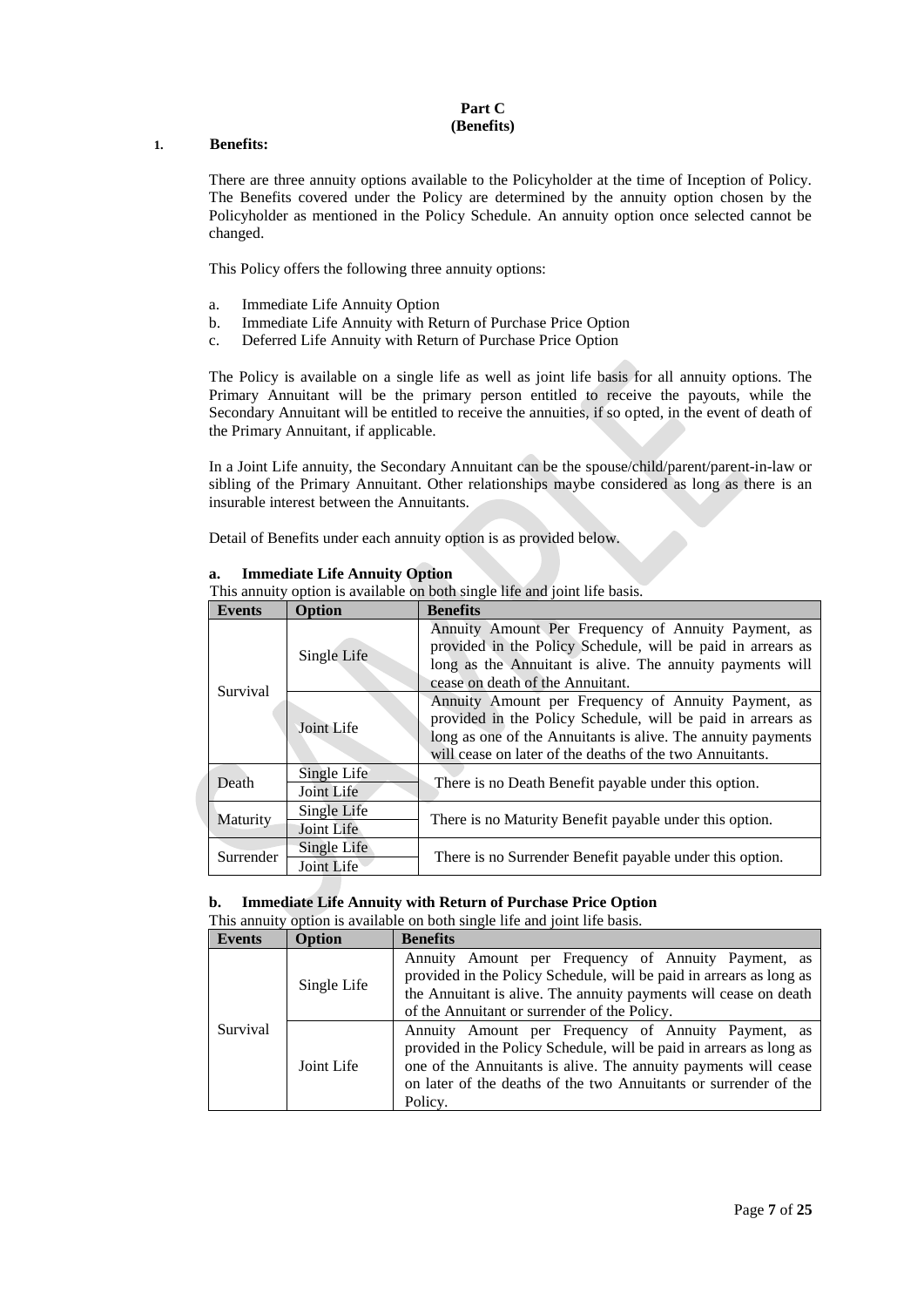| Single Life |                           | Death Benefit shall be payable as a lump sum, on the death of the<br>Annuitant. The Death Benefit payable to Nominee(s) shall be<br>equal to Premium/Purchase Price. In case this annuity option is<br>purchased as a default option by a Government sector NPS<br>subscriber through funds accumulated in his/her NPS scheme, the<br>utilization of Death Benefit shall be as per Pension Fund<br>Regulatory and Development Authority (Exits and Withdrawals<br>Under the National Pension System) Regulations, 2015(Extract in<br>Part D Clause 6) as amended from time to time or any other<br>applicable regulations.<br>Upon payment of the Death Benefit, the Policy shall terminate<br>and all other Benefits shall cease.                            |  |
|-------------|---------------------------|---------------------------------------------------------------------------------------------------------------------------------------------------------------------------------------------------------------------------------------------------------------------------------------------------------------------------------------------------------------------------------------------------------------------------------------------------------------------------------------------------------------------------------------------------------------------------------------------------------------------------------------------------------------------------------------------------------------------------------------------------------------|--|
| Death       | Joint Life                | Death Benefit shall be payable as a lump sum, on the later of the<br>deaths of the two Annuitants. The Death Benefit payable to the<br>Nominee(s) shall be equal to Premium/Purchase Price. In case<br>this annuity option is purchased as a default option by a<br>Government sector NPS subscriber through funds accumulated in<br>his/her NPS scheme, the utilization of Death Benefit shall be as<br>per Pension Fund Regulatory and Development Authority (Exits<br>and Withdrawals Under the National Pension<br>System)<br>Regulations, 2015 (Extract in Part D Clause 6) as amended from<br>time to time or any other applicable regulations.<br>Upon payment of the Death Benefit, the policy shall terminate<br>and all other Benefits shall cease. |  |
| Maturity    | Single Life<br>Joint Life | There is no Maturity Benefit payable under this option.                                                                                                                                                                                                                                                                                                                                                                                                                                                                                                                                                                                                                                                                                                       |  |
|             | Single Life               | Surrender Benefit shall be payable as a lump sum, upon surrender                                                                                                                                                                                                                                                                                                                                                                                                                                                                                                                                                                                                                                                                                              |  |
| Surrender   | Joint Life                | of the policy.                                                                                                                                                                                                                                                                                                                                                                                                                                                                                                                                                                                                                                                                                                                                                |  |

# **c. Deferred Life Annuity with Return of Purchase Price Option**

This annuity option is available on both single life and joint life basis. The annuity rate shall be as guaranteed at the inception of the Policy.

| <b>Events</b>                                                                  | <b>Option</b> | <b>Benefits</b>                                                                                                                                                                                                                                                                                                     |  |
|--------------------------------------------------------------------------------|---------------|---------------------------------------------------------------------------------------------------------------------------------------------------------------------------------------------------------------------------------------------------------------------------------------------------------------------|--|
| Single Life<br>or surrender of the Policy.<br>Survival<br>Joint Life<br>alive. |               | Annuity Amount per Frequency of Annuity Payment, as provided<br>in the Policy Schedule, shall be paid in arrears beginning from<br>the First Annuity Payment Date as long as the Annuitant is<br>alive. The annuity payments will cease on death of the Annuitant                                                   |  |
|                                                                                |               | Annuity Amount per Frequency of Annuity Payment, as provided<br>in the Policy Schedule, shall be paid in arrears beginning from<br>the First Annuity Payment Date as long as one of the Annuitant is<br>The annuity payments will cease on later of the deaths of the two<br>Annuitants or surrender of the Policy. |  |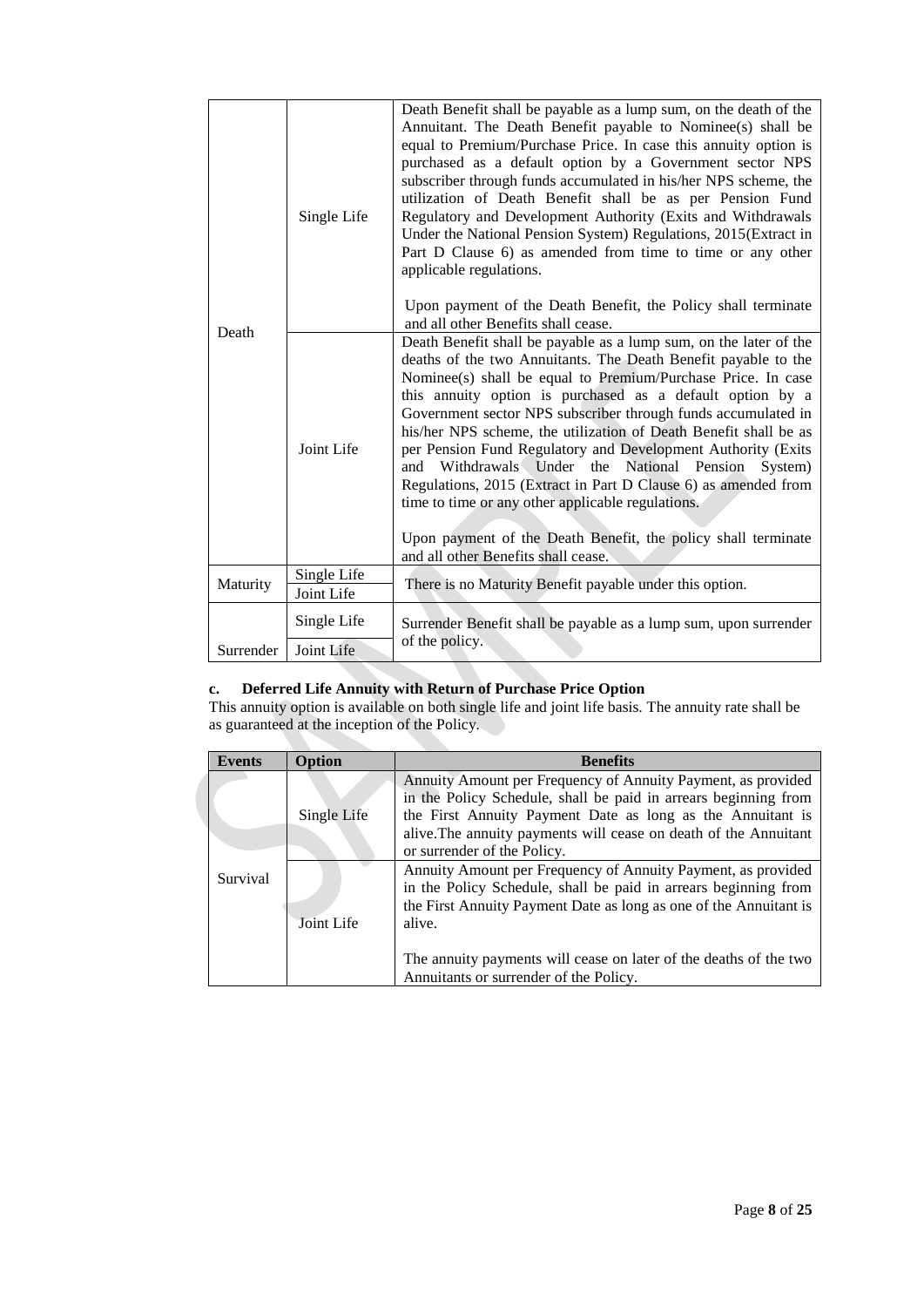|                                       | Single Life               | Death Benefit shall be payable as a lump sum, on the death of the<br>Annuitant. The Death Benefit shall be higher of:<br>• Purchase Price + Accrued Guaranteed Additions (GA) - Total<br>annuity payments made till date of death; or<br>• 110 % of Purchase Price<br>Where.<br>• GA accrues at the rate of 'Purchase Price * Annuity Rate/12'<br>at the end of every policy month during the deferment period.<br>• GA shall cease to accrue at the end of the Deferment Period.<br>Upon payment of the Death Benefit, the policy shall terminate<br>and all other Benefits shall cease.                   |  |  |
|---------------------------------------|---------------------------|-------------------------------------------------------------------------------------------------------------------------------------------------------------------------------------------------------------------------------------------------------------------------------------------------------------------------------------------------------------------------------------------------------------------------------------------------------------------------------------------------------------------------------------------------------------------------------------------------------------|--|--|
| Death                                 | Joint Life                | Death Benefit shall be payable as a lump sum, on the later of the<br>deaths of the two Annuitants. The Death Benefit shall be higher<br>of:<br>• Purchase Price + Accrued Guaranteed Additions $(GA)$ - Total<br>annuity payouts till date of death; or<br>• 110 % of Purchase Price<br>Where.<br>• GA accrues at the rate of 'Purchase Price * Annuity Rate/12'<br>at the end of every policy month during the deferment period.<br>• GA shall cease to accrue at the end of the Deferment Period.<br>Upon payment of the Death Benefit, the policy shall terminate<br>and all other Benefits shall cease. |  |  |
| Single Life<br>Maturity<br>Joint Life |                           | There is no Maturity Benefit payable under this option                                                                                                                                                                                                                                                                                                                                                                                                                                                                                                                                                      |  |  |
| Surrender                             | Single Life<br>Joint Life | Surrender Benefit shall be payable upon surrender, as a lump<br>sum                                                                                                                                                                                                                                                                                                                                                                                                                                                                                                                                         |  |  |

The Purchase Price referred in the tables above excludes applicable taxes and other statutory levies if any.

# **2. Payment and cessation of Premium/Purchase Price**

- i. The Single Premium must be paid along with the submission of your completed application.
- ii. Where the Premiums have been remitted otherwise than in cash, the application of the Premiums received is conditional upon the realization of the proceeds of the instrument of payment, including electronic mode.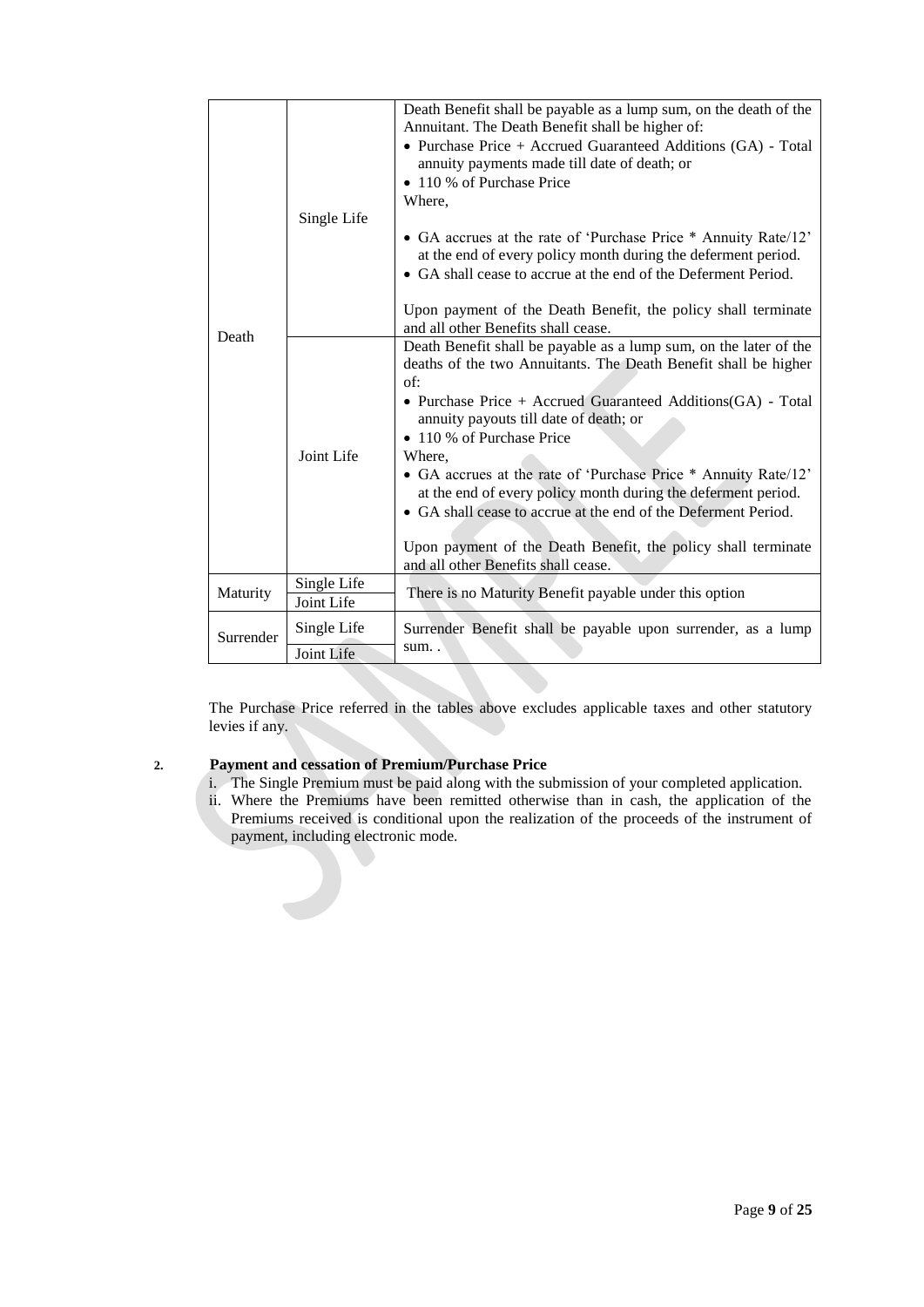# **Part D (Policy Servicing Aspects)**

## **1. Top-up Option**

The Policyholder can opt for an increase in annuity payments. The additional annuity amount payable is based on the top-up amount and the annuity rates prevailing at the time of top-up.

### **2. Alterations**

No alterations are permissible under the Policy after the annuity has been purchased.

### **3. Loans**

Under Deferred Life Annuity option, Policy loans will be available during Deferment Period subject to such terms and conditions as the Company may specify from time to time. Our current terms and conditions are stated below:

- (a) The loan amount will be subject to maximum 80% of the Surrender Value;
- (b) The interest rate on loan is currently 9% p.a. subject to revision from time to time;
- (c) If loan amount plus accrued interest is greater than the surrender value the policy will be foreclosed. At the end of the Deferment Period, if the surrender value exceeds the loan amount plus accrued interest, such excess will be paid to the customer and policy stands terminated.

### **4. Free Look Cancellation**

In case the Policyholder is not agreeable to any of the terms and conditions stated in the Policy, the Policyholder has an option to return the Policy to the Company stating the reasons thereof, within 15 days from the date of receipt of the Policy. If the Policy has been purchased through Distance Marketing mode, this period will be 30 days. However this option will not be available in the event of purchase of this policy from the vesting proceeds of an accumulation pension product previously purchased by you. On receipt of your letter along with the original Policy, we shall arrange to refund the Premium/Purchase Price paid by you subject to deduction of any expenses incurred by us for medical examination (if any)and stamp duty (if any).

### **5. Surrender Benefits**

For the purpose of computing the Surrender Benefits, the Purchase Price excludes taxes, cess and other statutory levies, if applicable.

Upon payment of the Surrender Benefit, the Policy shall terminate and all other benefits shall cease.

Any change in surrender value calculation method shall only be after prior approval of the Authority.

**a) Immediate Life Annuity Option (Single and Joint life option):**

There is no Surrender Benefit payable under this option.

### **Immediate and Deferred Life Annuity with Return of Purchase Price(Single and Joint Life) Option:**

Surrender Value equal to the Present Value (PV) of expected future benefits the Policyholder would have received had he/she not surrendered the Policy.

PV is calculated using the following formula:

F3  $*$  (F1  $*$  Annuity amount p.a. + F2  $*$  Purchase Price) – Annuity instalments paid during the year of surrender

F1, F2 and F3 are factors used to convert the expected future benefits to their Present Value which are calculated using the interest rate prevailing at the time of surrender  $+2\%$ .

For Deferred Life Annuity with Return of Purchase Price option, Guaranteed Surrender Value shall be the sum of Guaranteed Surrender Value and the surrender value of any Guaranteed Additions already attached to the policy. The Guaranteed Surrender Value shall be at least: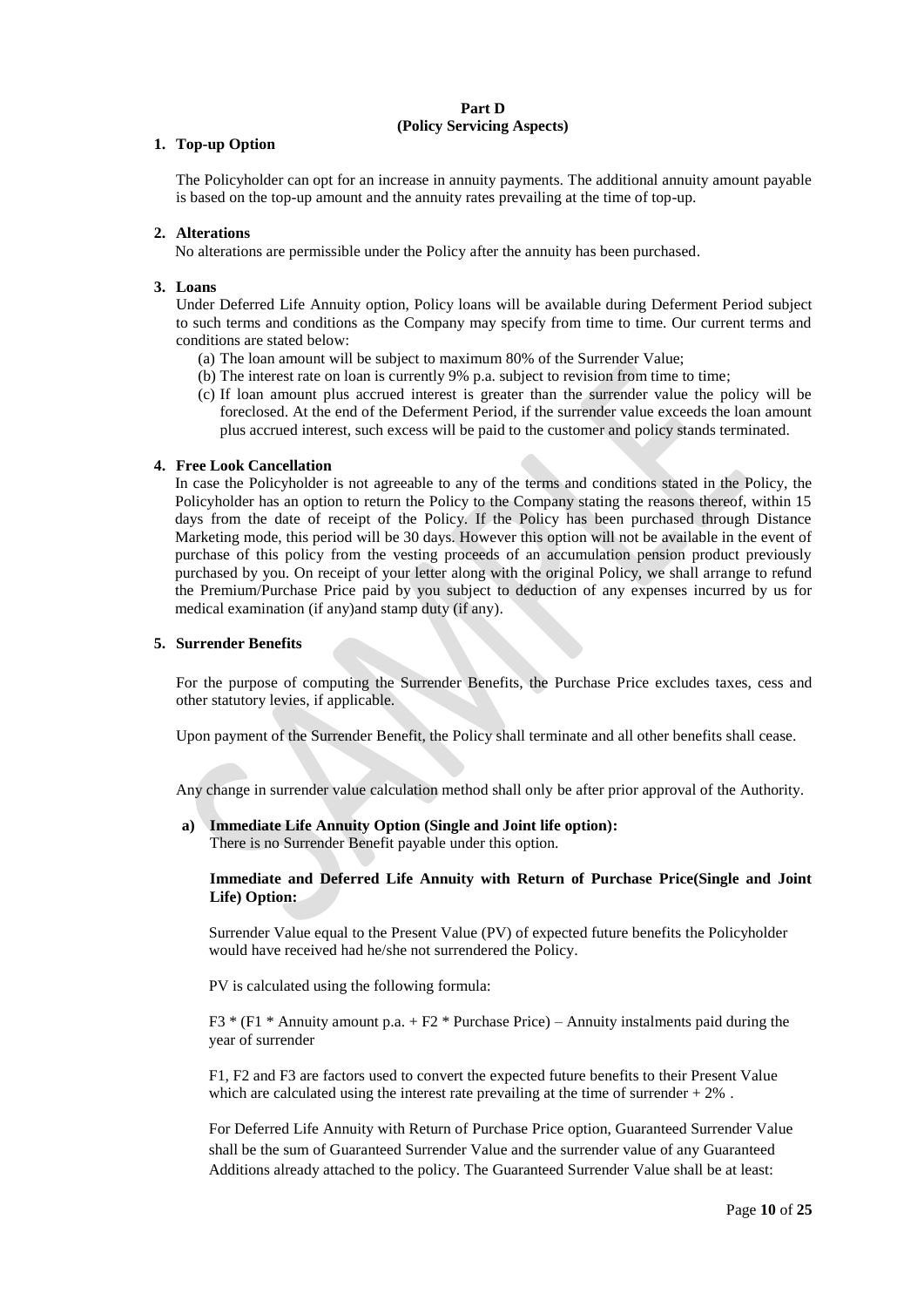- 1. 75% of the Total Premiums paid\* less any survival benefits already paid, if surrendered any time within 3 policy year.
- 2. 90% of the Total Premiums paid\* less any survival benefits already paid, if surrendered from fourth year onwards.

\*Total Premium Paid means total of all the premium received, excluding any extra premium, any rider premium and taxes

## **6. Additional clause for utilization of ROP option for NPS subscribers**

If this product is purchased as a default option by government sector NPS subscriber through funds accumulated in his/her NPS scheme, then upon the demise of such subscriber/annuitant, the annuity shall be re-issued to the family members in the order specified hereunder at a premium rate prevalent at the time of purchase of such annuity by utilizing the purchase price required to be returned under the annuity contract (until all the family members in the order specified below are covered):

- a. living dependent mother of the deceased subscriber
- b. living dependent father of the deceased subscriber

After the coverage of all the family members specified above, the purchase price shall be returned to the surviving children of the subscriber and in the absence of children, the legal heirs of the subscriber, as may be applicable

However, if the subscriber does not want to opt for the default option mentioned above and wishes to choose the annuity option of his choice from the available annuity types or contracts with HDFC Life, he/she has the option to do so at the time of purchasing the annuity

*[Disclaimer: This is only a simplified version prepared for general information. Policy Holders are advised to refer to Pension Fund Regulatory and Development Authority (Exits and Withdrawals Under the National Pension System) Regulations, 2015 for complete and accurate details.]*

## **7. Annuitisation Provisions**

If the purchase of an annuity is required from the proceeds of a death benefit, in case death happens during deferment, it can be done by purchasing any annuity product offered by the Company at the time of the annuitisation of the proceeds.

The annuitisation provisions for the death benefit are set out below:

The following options shall be available:

- a) To utilise the death benefits, fully or partly, for purchasing an immediate annuity from us at the then prevailing annuity rate offered; or
- b) To withdraw the entire death benefit

## **8. Access to benefits/payout if this product is purchased as QROPS (Qualifying Recognized Overseas Pension Scheme), through transfer of UK tax relieved assets**

- a) Cancellation in the Free-Look Period If this product is purchased as QROPS through transfer of UK tax relieved assets, the proceeds from cancellation in the free-look period shall only be transferred back to the fund house from where the money was received.
- b) Non-Forfeiture Benefits If this product is purchased as QROPS through transfer of UK tax relieved assets, access to benefits from policy proceeds would be restricted till the policyholder attains 55 years of age.
- c) Overseas transfer charge In the event of applicable tax charge arising as a result of an overseas transfer (Her Majesty Revenue & Customs (HMRC) - policy paper – The overseas transfer charge – guidance, published 8th March 2017) for which the Scheme Manager i.e. HDFC Life Insurance Company may become liable, we shall deduct an amount only to the extent of the applicable tax charge from the Policy Fund Value and remit the same to HMRC.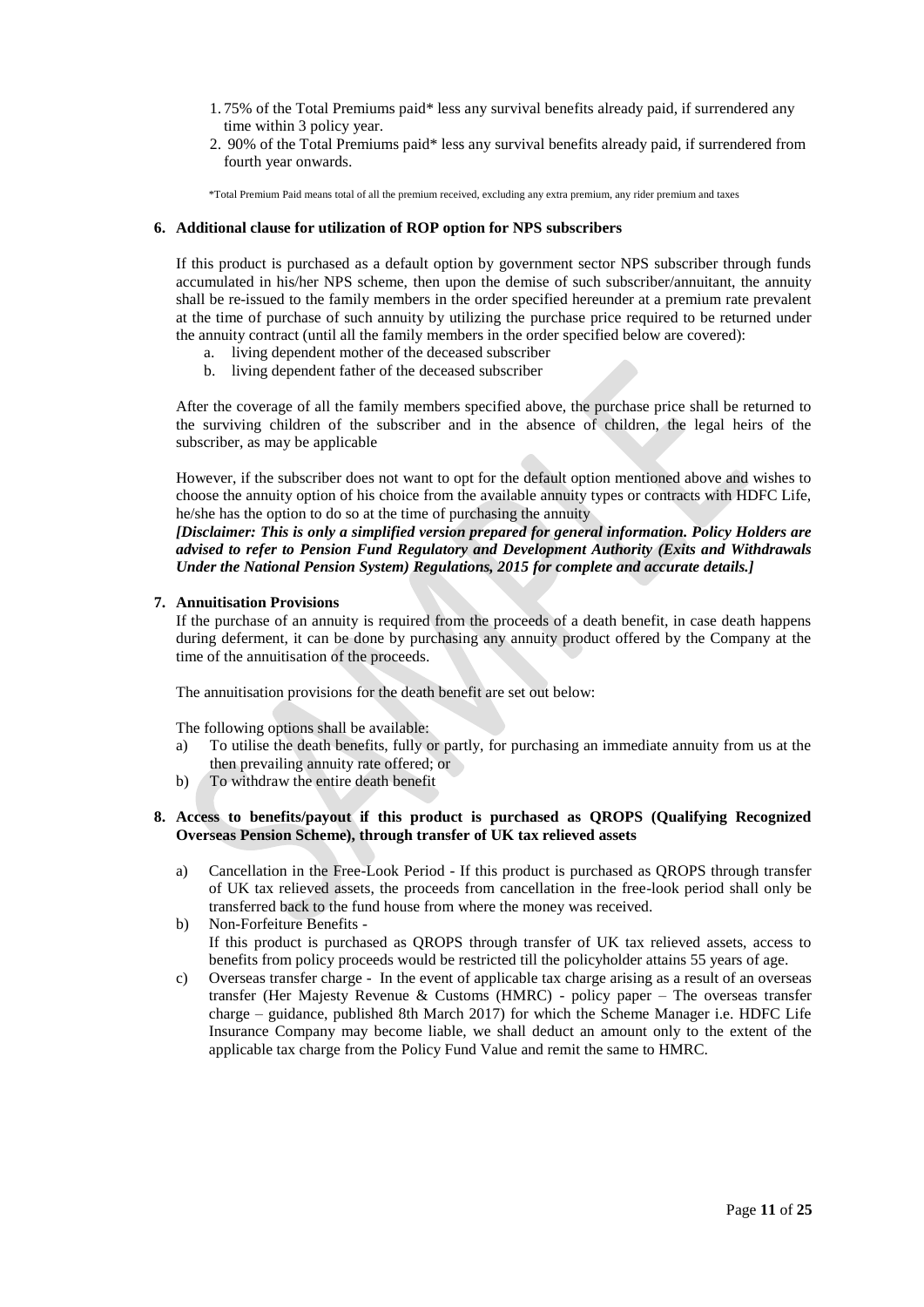**Part E (Charges)**

# **1. Additional Servicing Charges**

Not applicable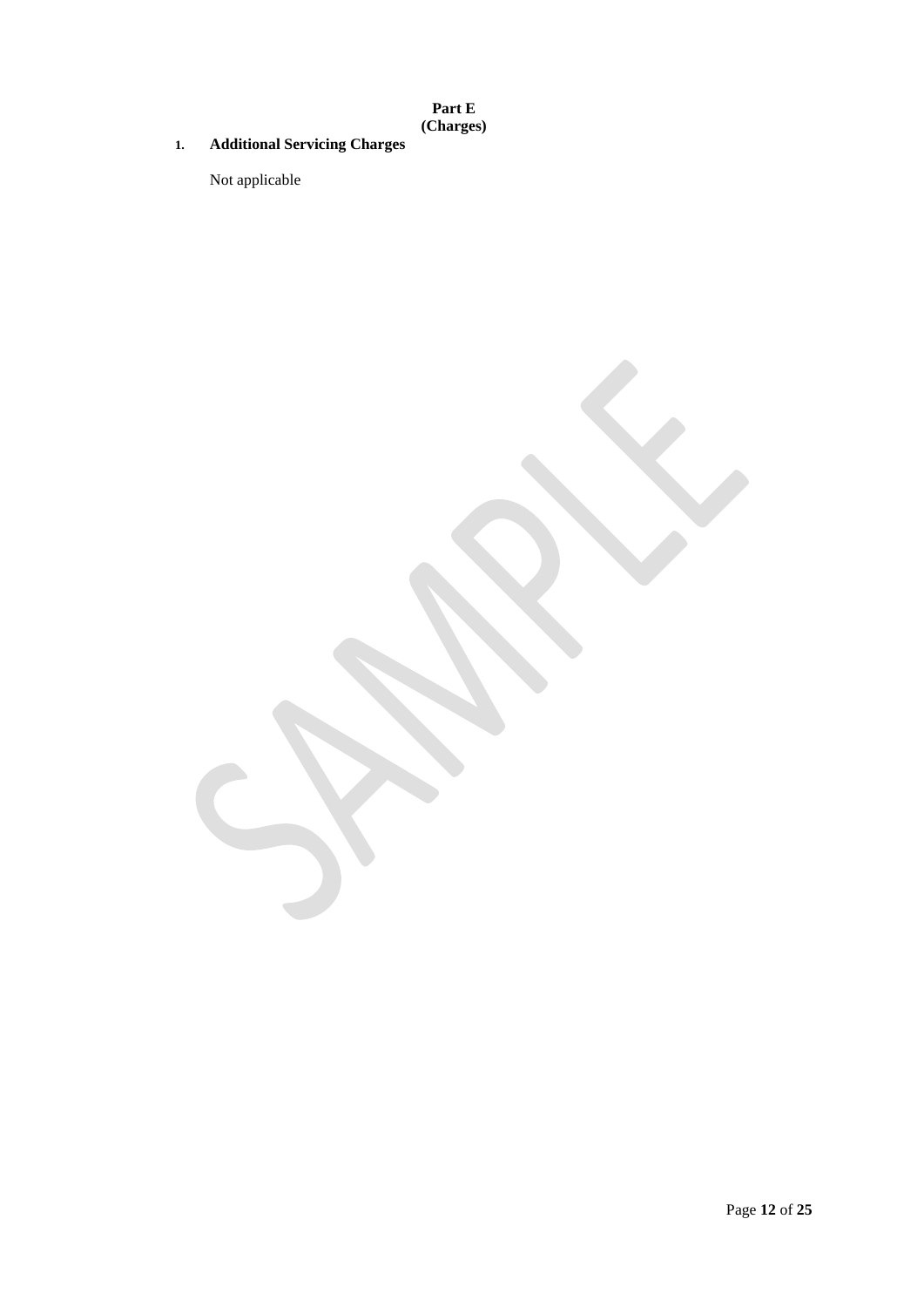## **Part F (General Terms & Conditions)**

#### **1. Exclusions**

No exclusions apply.

# **2. Age Admitted**

The Company has calculated the Premium/Purchase Price under the Policy on the basis of the age of the Annuitant as declared in the Proposal. In case you have not provided proof of age of the Annuitant with the Proposal, you will be required to furnish such proof of age of the Annuitant as is acceptable to us and have the age admitted. In the event the age so admitted ("Correct Age") is found to be different from the age declared in the Proposal, without prejudice to our rights and remedies including those under the Insurance Act, 1938 as amended from time to time, we shall take one of the following actions:

i) If eligible, and if the Correct Age is found to be higher, the benefit payable under this Policy, Rider, if any, shall be after deduction of such difference of Premium/Purchase Price (i.e difference in Premium/Purchase Price paid based on age declared in the Proposal and Premium/Purchase Price based on the Correct Age) along with interest thereon. In such cases, before calculating the amount of benefit payable, the Policy shall be subject to re-underwriting and the Benefits shall be subject to eligibility as per underwriting norms and the Premium/Purchase Price to be deducted shall be calculated proportionately on such Benefits payable. If the Correct Age is found to be lower, excess Premium/ Purchase Price, if any, without any interest shall be refunded.

ii) If ineligible for the Policy basis the Correct Age, the Policy shall be void-ab-initio and the total Premium/Purchase Price paid shall be refunded without interest after deducting the annuity already paid to you and all applicable charges like medical, Stamp Duty, risk etc.

iii) If this product is to be purchased as QROPS (Qualifying Recognized Overseas Pension Scheme),through transfer of UK tax relieved assets, it would be offered only to customers who are 55 years of age or above (as on last birthday)

### **3. Claims Procedure**

(1) *Benefits payable on Death -* The Benefit will be paid if and only if

- (i) The death of the Annuitant has occurred (in case of Life Option),
- (ii) The deaths of both Annuitants have occurred (in case of Joint Life Option),
- (iii) The standard Policy provisions specified in Part F Clause 1 (Exclusions) and Part F Clause 7 (Incorrect Information and Non Disclosure) are not attracted,
- (iv) The Policy has not been surrendered or cancelled or terminated; and
- (v) The documents required for processing a claim are:

Basic documentation if death is due to Natural Cause:

Completed claim form, (including NEFT details and bank account proof as specified in the claim form);

Original Policy;

Original or copy Death Certificate issued by Municipal Authority/ Gram Panchayat / Tehsildar (attested by issuing authority);

Claimant's identity and residence proof.

Basic documentation if death is due to Un-Natural Cause:

Completed claim form, (including NEFT details and bank account proof as specified in the claim form);

Original Policy;

Original or copy Death Certificate issued by Municipal Authority/ Gram Panchayat / Tehsildar (attested by issuing authority);

Claimant's identity and residence proof.

Original or copy of First Information Report, Police Panchnama report attested by Police authorities; and

Original or copy of Postmortem report attested by Hospital authority.

Note: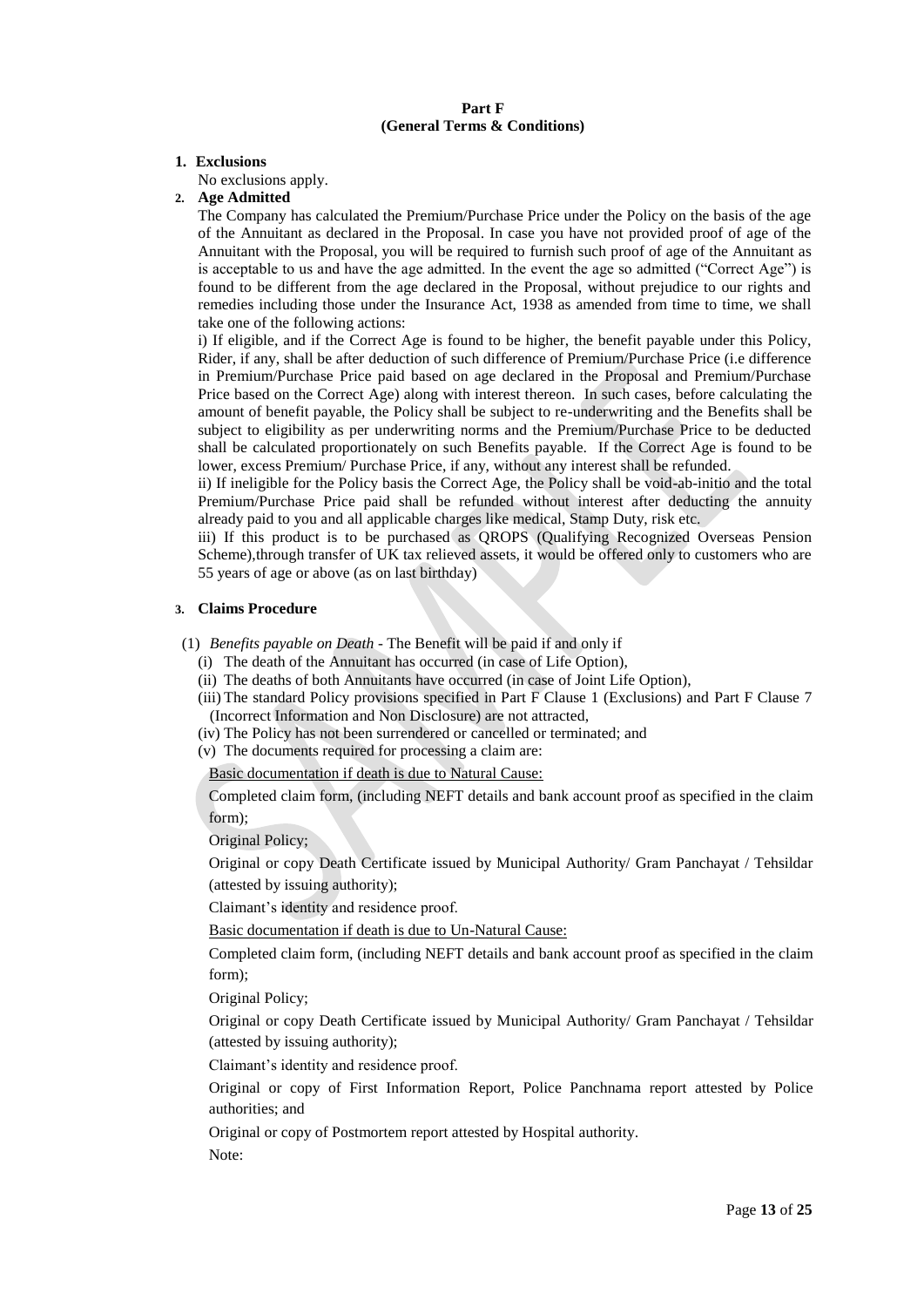a. In case original documents are submitted, attestation on the document by authorities is not required.

b. Depending on the circumstances of the death, further documents may be called for as we deem fit.

The claim is required to be intimated to us within a period of 90 days from the date of death. However, we may condone the delay in claim intimation, if any, where the claim is genuine and the delay is proved to be for reasons beyond the control of the claimant.

(2)*Survival Benefit -*The Benefit will be paid if and only if

 (i) The Annuitant(s) provide(s) proof of survival from time to time. The Annuitant(s) shall provide such proof of survival, as and when called upon to do so. The list of acceptable proofs will be communicated from time to time. We reserve the right to suspend the Annuity payments till the proof is provided.

#### **4. Assignment**

Assignment shall be as per Section 38 of the Insurance Act, 1938, as amended from time to time. Simplified version of the provisions of Section 38 is enclosed in Annexure III for reference.

## **5. Nomination**

The Policyholder/Annuitant can nominate a person(s) in accordance with Section 39 of the Insurance Act, 1938 as amended from time to time. Simplified version of the provisions of Section 39 is enclosed in Annexure I for reference.

#### **6. Issuance of Duplicate Policy:**

The Policyholder can request for a duplicate copy of the Policy at HDFC Life offices or through Certified Financial Consultant (Insurance Agent) who advised you while taking this Policy. While making an application for duplicate Policy the Policyholder is required to submit a notarized original indemnity bond, an affidavit duly stamped along with KYC documents. Additional charges may be applicable for issuance of the duplicate Policy.

#### **7. Incorrect Information and Non-Disclosure**

Fraud, misrepresentation and forfeiture would be dealt with in accordance with provisions of Section 45 of the Insurance Act 1938 as amended from time to time. Simplified version of the provisions of Section 45 is enclosed in Annexure II for reference

#### **8. Taxes**

(1) Indirect Taxes

Taxes and any other levies shall be levied as applicable. Any taxes, statutory levy becoming applicable in future may become payable by you by any method including by levy of an additional monetary amount in addition to Premium/Purchase Price and or charges.

(2) Direct Taxes

Tax will be deducted at the applicable rate from the payments made under the Policy, as per the provisions of the Income Tax Act, 1961.

## **9. Modification, Amendment, Re-enactment of or to the Insurance laws and rules, regulations, guidelines, clarifications, circulars etc. there under**

- (1) This Policy is subject to-
	- (i) The Insurance Act, 1938 as amended from time to time,
	- (ii) Amendments, modifications (including re-enactment) as may be made from time to time, and
	- (iii) Other such relevant Regulations, Rules, Laws, Guidelines, Circulars, Enactments etc as may be introduced there under from time to time.
- (2) We reserve the right to change any of these Policy Provisions / terms and conditions in accordance with changes in applicable Regulations or Laws, and where required, with IRDAI's approval.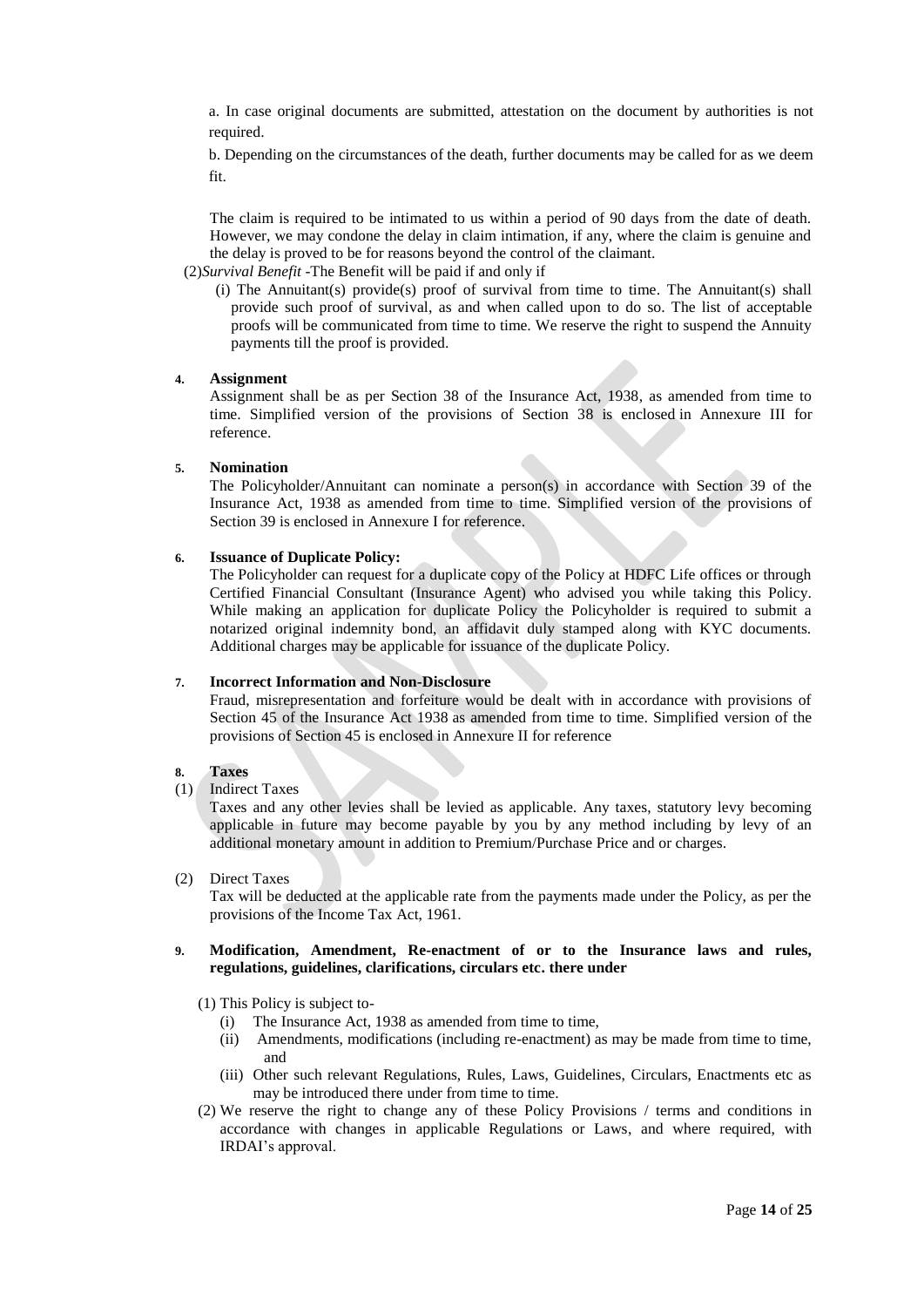- (3) We are required to obtain prior approval from the IRDAI before making any material changes to these provisions, except for changes of regulatory / statutory nature.
- (4) We reserve the right to require submission by you of such documents and proof at all life stages of the Policy as may be necessary to meet the requirements under Anti- money Laundering/Know Your Customer norms and as may be laid down by IRDAI and other regulators from time to time.

#### **10. Jurisdiction:**

This Policy shall be governed by the laws of India and the Indian Courts shall have jurisdiction to settle any disputes arising under the Policy.

#### **11. Notices**

Any notice, direction or instruction given to us, under the Policy, shall be in writing and delivered by hand, post, facsimile or from registered electronic mail ID to:

HDFC Life Insurance Company Limited, 11th Floor, Lodha Excelus, Apollo Mills Compound, N.M. Joshi Marg, Mahalaxmi, Mumbai - 400011.

Registered Office: Lodha Excelus, 13th Floor, Apollo Mills Compound, N.M. Joshi Marg, Mahalaxmi, Mumbai - 400011.

E-mail: service@hdfclife.com

Or such other address as may be informed by us.

Similarly, any notice, direction or instruction to be given by us, under the Policy, shall be in writing and delivered by hand, post, courier, facsimile or registered electronic mail ID to the updated address in the records of the Company.

You are requested to communicate any change in address, to the Company supported by the required address proofs to enable the Company to carry out the change of address in its systems. The onus of intimation of change of address lies with the Policyholder. An updated contact detail of the Policyholder will ensure that correspondences from the Company are correctly addressed to the Policyholder at the latest updated address.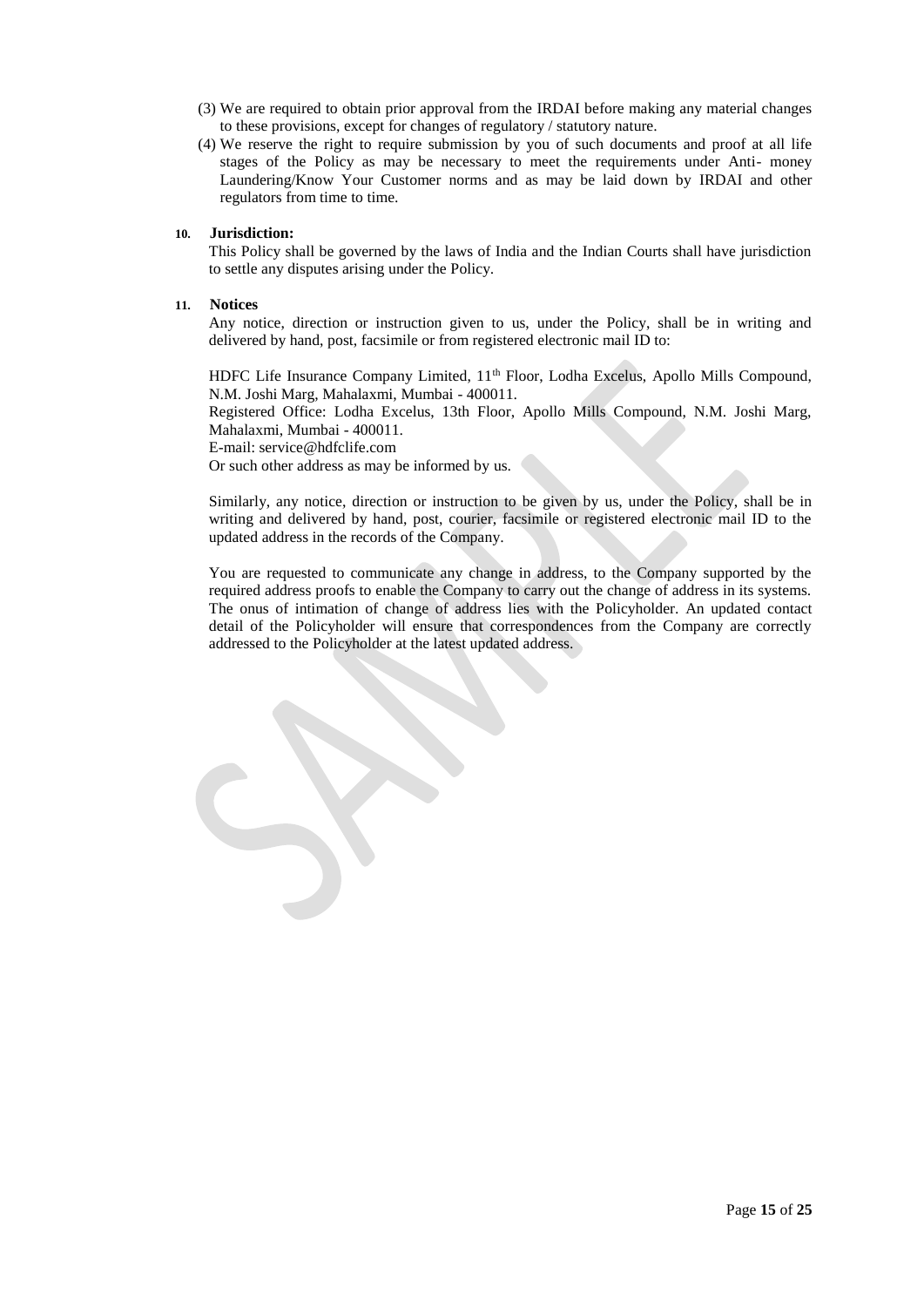#### **Part G**

#### 1. **Grievance Redressal Process**

- (i) The customer can contact us on the below mentioned address or at any of our branches in case of any complaint/ grievance: Grievance Redressal Officer HDFC Life Insurance Company Limited 11th Floor, Lodha Excelus, Apollo Mills Compound, N. M. Joshi Marg, Mahalaxmi, Mumbai, Maharashtra - 400011 Helpline number: 18602679999 (Local charges apply) E-mail[: service@hdfclife.com](mailto:service@hdfclife.com)
- (ii) All grievances (Service and sales) received by the Company will be responded to within the prescribed regulatory Turn Around Time (TAT) of 15 days.
- (iii) Written request or email from the registered email id is mandatory.
- (iv) If required, we will investigate the complaints by taking inputs from the customer over the telephone or through personal meetings.
- (v) We will issue an acknowledgement letter to the customer within 3 working days of the receipt of complaint.
- (vi) The acknowledgement that is sent to the customer has the details of the complaint number, the Policy number and the Grievance Redressal Officer's name who will be handling the complaint of the customer.
- (vii) If the customer's complaint is addressed within 3 days, the resolution communication will also act as the acknowledgment of the complaint.
- (viii) The final letter of resolution will offer redressal or rejection of the complaint along with the appropriate reason for the same.
	- (ix) In case the customer is not satisfied with the decision sent to him or her, he or she may contact our Grievance Redressal Officer within 8 weeks of the receipt of the communication at any of the touch points mentioned in the document, failing which, we will consider the complaint to be satisfactorily resolved.
	- (x) The following is the escalation matrix in case there is no response within the prescribed timelines or if you are not satisfied with the response. The number of days specified in the below- mentioned escalation matrix will be applicable from the date of escalation.

| Level                                                 | <b>Designation</b>                                      | <b>Response Time</b> |
|-------------------------------------------------------|---------------------------------------------------------|----------------------|
| 1st Level                                             | Associate Vice President –<br><b>Customer Relations</b> | 10 working days      |
| 2nd Level (for response not<br>received from Level 1) | Sr. Vice President – Customer<br><b>Relations</b>       | 7 working days       |

You are requested to follow the aforementioned matrix to receive satisfactory response from us.

- (xi) If you are not satisfied with the response or do not receive a response from us within 15 days, you may approach the Grievance Cell of IRDAI on the following contact details:
	- IRDAI Grievance Call Centre (IGCC) TOLL FREE NO: 155255/ 18004254732
	- Email ID: complaints@irda.gov.in
	- Online- You can register your complaint online at http://www.igms.irda.gov.in/
	- Address for communication for complaints by fax/paper: General Manager Consumer Affairs Department – Grievance Redressal Cell Insurance Regulatory and Development Authority of India Sy No. 115/1, Financial District,

Nanakramguda, Gachibowli,

Hyderabad – 500 032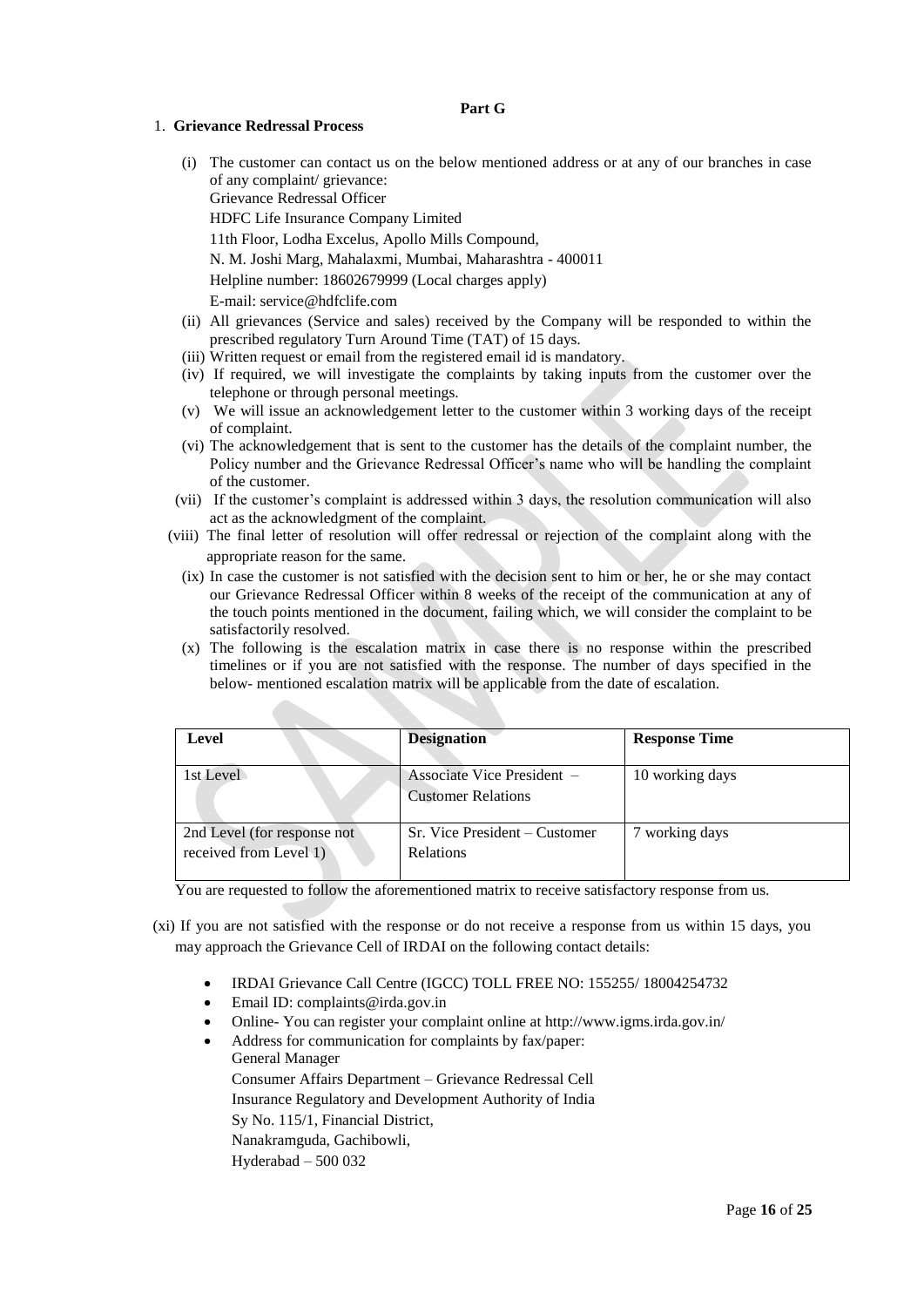2. In the event you are dissatisfied with the response provided by us, you may approach the Insurance Ombudsman in your region. The details of the existing offices of the Insurance Ombudsman are provided below. You are requested to refer to the IRDAI website at "www.irdai.gov.in" for the updated details.

| Office of the Ombudsman | <b>Contact Details</b>                                                                                                                                                                                                                                     | Areas of Jurisdiction                                                  |
|-------------------------|------------------------------------------------------------------------------------------------------------------------------------------------------------------------------------------------------------------------------------------------------------|------------------------------------------------------------------------|
| <b>AHMEDABAD</b>        | Office of the Insurance Ombudsman,<br>Jeevan Prakash Building, 6th floor,<br>Tilak Marg, Relief Road, Ahmedabad<br>$-380001.$<br>079<br>25501201/02/05/06<br>Tel:<br>Email: bimalokpal.ahmedabad@ecoi<br>.co.in                                            | Gujarat, Dadra & Nagar<br>Haveli, Daman and Diu                        |
| <b>BHOPAL</b>           | Office of the Insurance Ombudsman,<br>Janak Vihar Complex, 2nd Floor, 6,<br>Malviya Nagar, Opp. Airtel Office,<br>Near New Market, Bhopal - 462 003.<br>Tel.: 0755 - 2769201 / 2769202 Fax:<br>0755 - 2769203<br>Email:<br>bimalokpal.bhopal@ecoi.co.in    | Madhya<br>Pradesh<br>$\&$<br>Chhattisgarh                              |
| <b>BHUBANESHWAR</b>     | Office of the Insurance Ombudsman,<br>62, Forest park, Bhubneshwar - 751<br>009.<br>Tel.: 0674 - 2596461 /2596455 Fax:<br>0674<br>2596429<br>Email: bimalokpal.bhubaneswar@ec<br>oi.co.in                                                                  | Orissa                                                                 |
| <b>BENGALURU</b>        | Office of the Insurance Ombudsman,<br>Jeevan Soudha Building, PID No. 57-<br>27-N-19 Ground Floor, 19/19, 24th<br>Main Road, JP Nagar, Ist Phase,<br>Bengaluru - 560 078.<br>Tel.: 080 - 26652048 / 26652049<br>Email: bimalokpal.bengaluru@ecoi.c<br>o.in | Karnataka                                                              |
| <b>CHANDIGARH</b>       | Office of the Insurance Ombudsman,<br>S.C.O. No. 101, 102 & 103, 2nd<br>Floor, Batra Building, Sector $17 - D$ ,<br>Chandigarh $-160017$ .<br>Tel.: 0172 - 2706196 / 2706468 Fax:                                                                          | Punjab<br>Haryana,<br>Himachal Pradesh, Jammu<br>& Kashmir, Chandigarh |

## **a. Details and addresses of Insurance Ombudsman**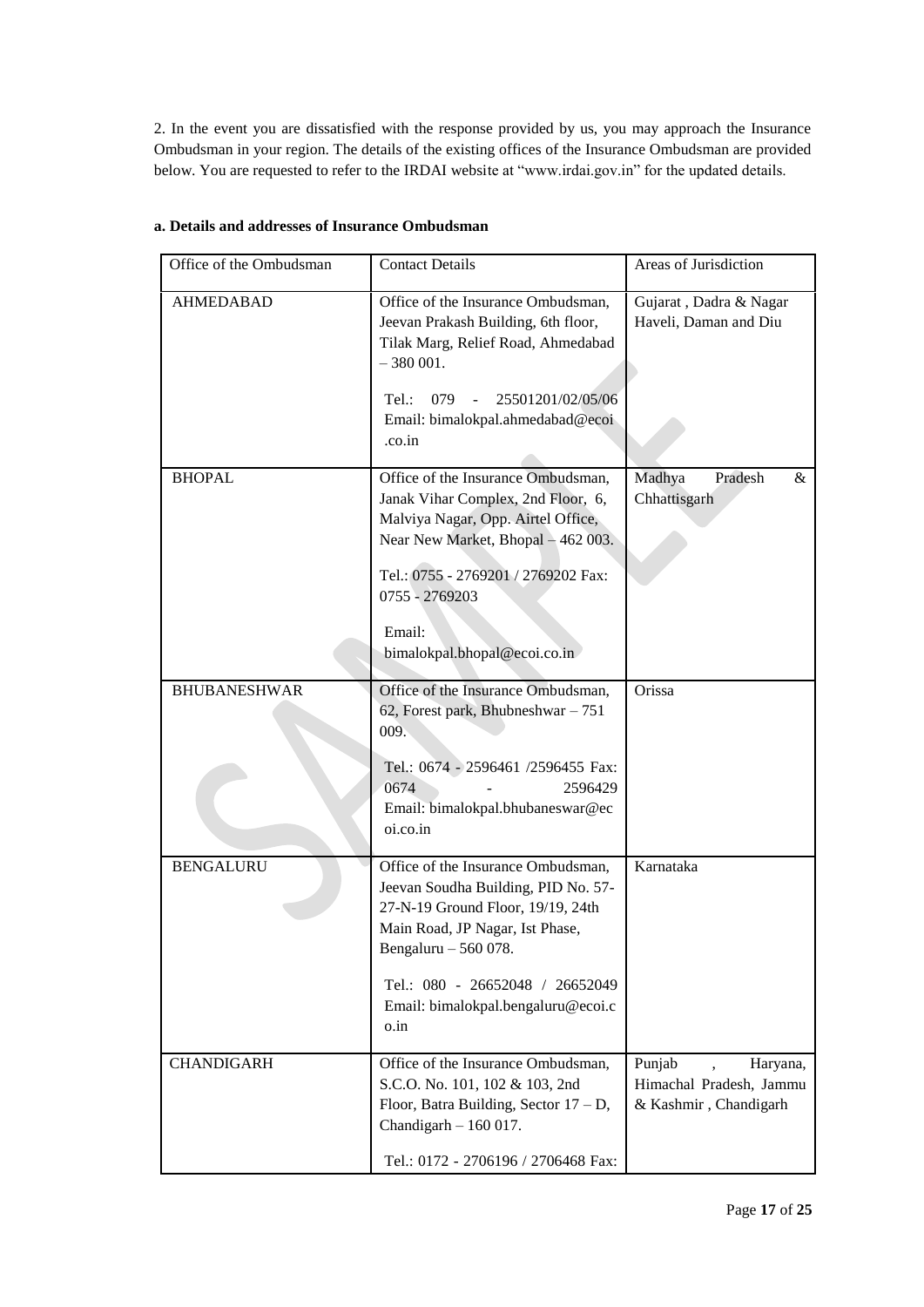|                  | 0172<br>2708274<br>Email: bimalokpal.chandigarh@ecoi.<br>$\cos$ .in                                                                                                                                                                                                                                   |                                                                                                  |
|------------------|-------------------------------------------------------------------------------------------------------------------------------------------------------------------------------------------------------------------------------------------------------------------------------------------------------|--------------------------------------------------------------------------------------------------|
| <b>CHENNAI</b>   | Office of the Insurance Ombudsman,<br>Fatima Akhtar Court, 4th Floor, 453,<br>Anna Salai, Teynampet, CHENNAI -<br>600 018.<br>Tel.: 044 - 24333668 / 24335284<br>044<br>24333664<br>Fax:<br>Email: bimalokpal.chennai@ecoi.co.<br>in                                                                  | Tamil Nadu, Pondicherry<br>Town and Karaikal (which<br>are part of Pondicherry)                  |
| <b>DELHI</b>     | Office of the Insurance Ombudsman,<br>2/2 A, Universal Insurance Building,<br>Asaf Ali Road, New Delhi - 110 002.<br>Tel.: 011 - 23232481 / 23213504<br>Email: bimalokpal.delhi@ecoi.co.in                                                                                                            | Delhi                                                                                            |
| <b>GUWAHATI</b>  | Office of the Insurance Ombudsman,<br>Jeevan Nivesh, 5th Floor, Nr.<br>Panbazar over bridge, S.S. Road,<br>Guwahati - 781001(ASSAM).<br>Tel.: 0361 - 2632204 / 2602205<br>Email: bimalokpal.guwahati@ecoi.c<br>o.in                                                                                   | Assam,<br>Meghalaya,<br>Manipur,<br>Mizoram,<br>Arunachal<br>Pradesh,<br>Nagaland and Tripura    |
| <b>HYDERABAD</b> | Office of the Insurance Ombudsman,<br>6-2-46, 1st floor, "Moin Court", Lane<br>Opp. Saleem Function Palace, A.C.<br>Guards, Lakdi-Ka-Pool, Hyderabad -<br>500 004.<br>Tel.: 040 - 67504123 / 23312122<br>040<br>23376599<br>Fax:<br>$\overline{a}$<br>Email: bimalokpal.hyderabad@ecoi.<br>$\cos$ .in | Andhra<br>Pradesh,<br>Yanam<br>Telangana,<br>and<br>part<br>of<br>Territory<br>of<br>Pondicherry |
| <b>JAIPUR</b>    | Office of the Insurance Ombudsman,<br>Jeevan Nidhi - II Bldg., Gr. Floor,<br>Bhawani Singh Marg, Jaipur - 302<br>005.<br>0141<br>2740363<br>Tel.:<br>$\blacksquare$<br>Email: Bimalokpal.jaipur@ecoi.co.in                                                                                            | Rajasthan                                                                                        |
| <b>ERNAKULAM</b> | Office of the Insurance Ombudsman,<br>2nd Floor, Pulinat Bldg., Opp. Cochin<br>Shipyard, M. G. Road, Ernakulam -<br>682 015.<br>Tel.: 0484 - 2358759 / 2359338 Fax:                                                                                                                                   | Kerala,<br>Lakshadweep,<br>Mahe<br>part<br>of<br>a<br>Pondicherry                                |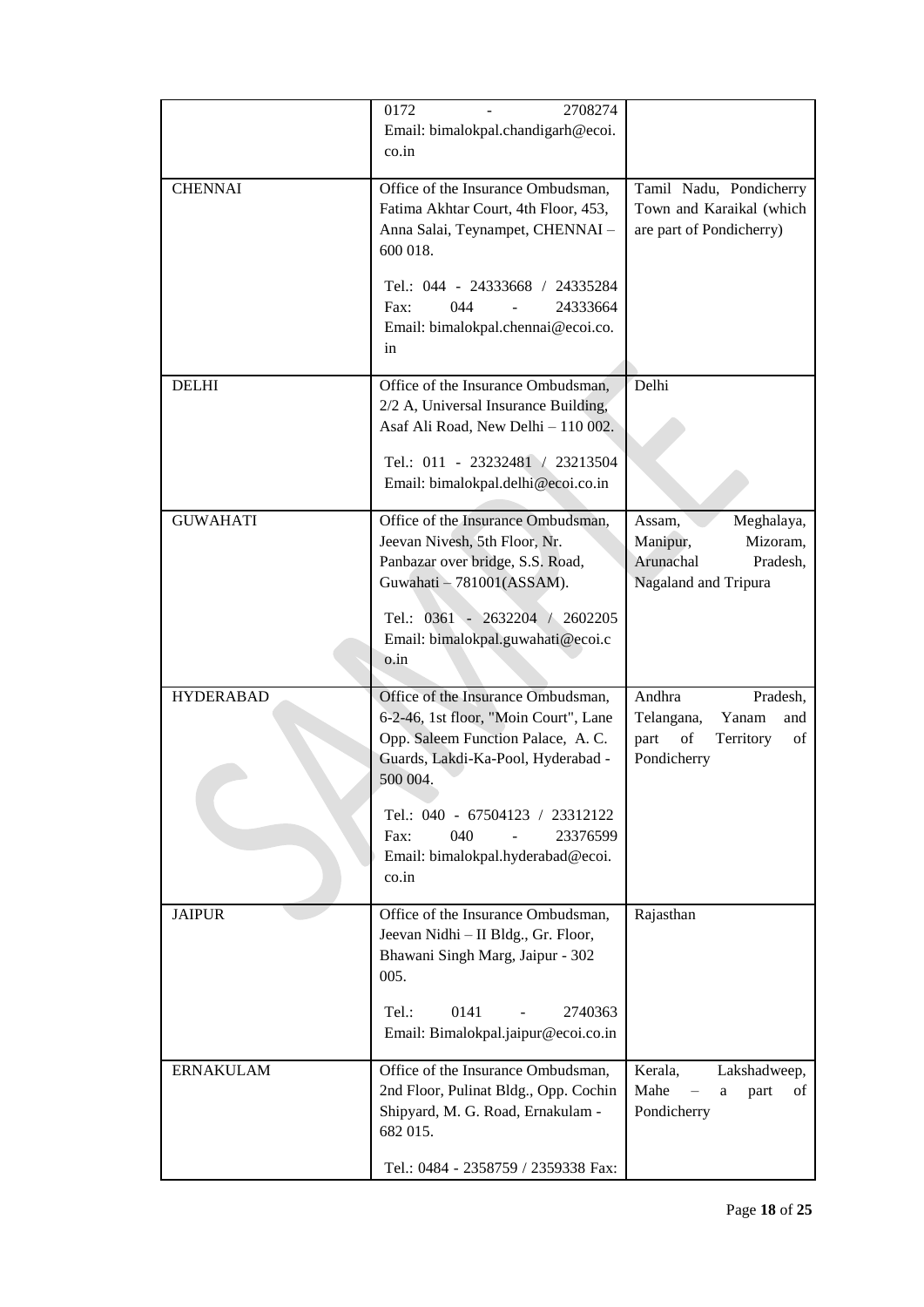|                | 0484<br>2359336                                                          |                                           |
|----------------|--------------------------------------------------------------------------|-------------------------------------------|
|                |                                                                          |                                           |
|                | Email: bimalokpal.ernakulam@ecoi.                                        |                                           |
|                | $\cos$ .in                                                               |                                           |
| <b>KOLKATA</b> | Office of the Insurance Ombudsman,<br>Hindustan Bldg. Annexe, 4th Floor, | West Bengal, Sikkim,<br>Andaman & Nicobar |
|                | 4, C.R. Avenue, KOLKATA - 700<br>072.                                    | Islands                                   |
|                | Tel.: 033 - 22124339 / 22124340<br>033<br>22124341<br>Fax                |                                           |
|                | Email: bimalokpal.kolkata@ecoi.co.i<br>n                                 |                                           |
| <b>LUCKNOW</b> | Office of the Insurance Ombudsman,                                       | Districts of Uttar Pradesh:               |
|                | 6th Floor, Jeevan Bhawan, Phase-II,                                      | Laitpur, Jhansi, Mahoba,                  |
|                | Nawal Kishore Road, Hazratganj,                                          | Hamirpur, Banda,                          |
|                | Lucknow - 226 001.                                                       |                                           |
|                |                                                                          | Chitrakoot, Allahabad,                    |
|                | Tel.: 0522 - 2231330 / 2231331 Fax:                                      | Mirzapur, Sonbhabdra,                     |
|                | 0522<br>2231310                                                          | Fatehpur, Pratapgarh,                     |
|                |                                                                          | Jaunpur, Varanasi, Gazipur,               |
|                | Email: bimalokpal.lucknow@ecoi.co                                        | Jalaun, Kanpur, Lucknow,                  |
|                | .in                                                                      | Unnao, Sitapur,                           |
|                |                                                                          | Lakhimpur, Bahraich,                      |
|                |                                                                          | Barabanki, Raebareli,                     |
|                |                                                                          | Sravasti, Gonda, Faizabad,                |
|                |                                                                          | Amethi, Kaushambi,                        |
|                |                                                                          | Balrampur, Basti,                         |
|                |                                                                          | Ambedkarnagar, Sultanpur,                 |
|                |                                                                          | Maharajgang,                              |
|                |                                                                          | Santkabirnagar, Azamgarh,                 |
|                |                                                                          | Kushinagar, Gorkhpur,                     |
|                |                                                                          | Deoria, Mau, Ghazipur,                    |
|                |                                                                          | Chandauli, Ballia,                        |
|                |                                                                          |                                           |
|                |                                                                          | Sidharathnagar                            |
|                |                                                                          |                                           |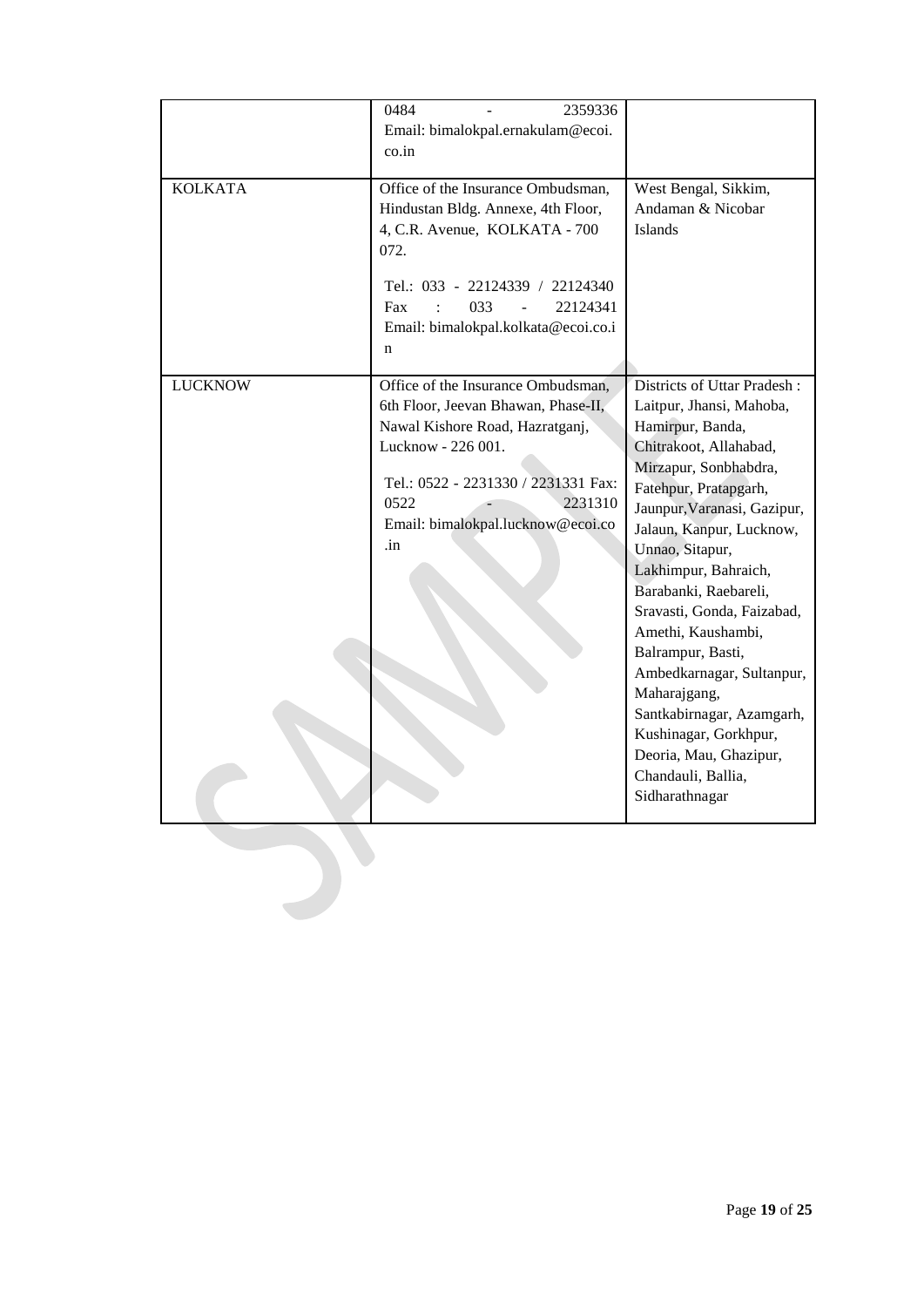| <b>MUMBAI</b>               | Office of the Insurance Ombudsman,<br>3rd Floor, Jeevan Seva Annexe, S.V.<br>Road, Santacruz (W), Mumbai - 400<br>054.<br>Tel.: 022 - 26106552 / 26106960<br>022<br>26106052<br>Fax:<br>Email: bimalokpal.mumbai@ecoi.co.<br>in                                                                                                                                                                                | Goa, Mumbai<br>Metropolitan Region<br>excluding Navi Mumbai &<br>Thane                                                                                                                                                                                                                                                                                                                                                                                                                    |
|-----------------------------|----------------------------------------------------------------------------------------------------------------------------------------------------------------------------------------------------------------------------------------------------------------------------------------------------------------------------------------------------------------------------------------------------------------|-------------------------------------------------------------------------------------------------------------------------------------------------------------------------------------------------------------------------------------------------------------------------------------------------------------------------------------------------------------------------------------------------------------------------------------------------------------------------------------------|
| <b>NOIDA</b>                | Office of the Insurance Ombudsman,<br>Bhagwan Sahai Palace 4th Floor,<br>Main Road, Naya Bans, Sector 15,<br>Distt: Gautam Buddh Nagar, U.P-<br>201301.<br>Tel.: 0120-2514250 / 2514252<br>2514253<br>Email: bimalokpal.noida@ecoi.co.in                                                                                                                                                                       | State of Uttaranchal and<br>the following Districts of<br>Uttar<br>Pradesh:<br>Agra,<br>Aligarh, Bagpat, Bareilly,<br>Bijnor,<br>Budaun,<br>Bulandshehar,<br>Etah,<br>Kanooj,<br>Mainpuri,<br>Mathura,<br>Meerut,<br>Moradabad,<br>Muzaffarnagar,<br>Oraiyya,<br>Pilibhit.<br>Etawah,<br>Farrukhabad,<br>Firozbad,<br>Gautambodhanagar,<br>Ghaziabad,<br>Hardoi,<br>Shahjahanpur,<br>Hapur,<br>Shamli, Rampur, Kashganj,<br>Sambhal,<br>Amroha,<br>Hathras, Kanshiramnagar,<br>Saharanpur |
| <b>PATNA</b><br><b>PUNE</b> | Office of the Insurance Ombudsman,<br>1st Floor, Kalpana Arcade Building,<br>Bazar Samiti Road, Bahadurpur,<br>Patna 800 006. Tel.: 0612-2680952<br>Email: bimalokpal.patna@ecoi.co.in.<br>Office of the Insurance Ombudsman,<br>Jeevan Darshan Bldg., 3rd Floor,<br>C.T.S. No.s. 195 to 198, N.C. Kelkar<br>Road, Narayan Peth, Pune - 411 030.<br>Tel.:<br>020-41312555<br>Email: bimalokpal.pune@ecoi.co.in | Bihar, Jharkhand<br>Maharashtra, Area of Navi<br>Mumbai<br>and<br>Thane<br>excluding<br>Mumbai<br>Metropolitan Region                                                                                                                                                                                                                                                                                                                                                                     |

**b. Power of Ombudsman-**

- 1) The Ombudsman shall receive and consider complaints or disputes relating to—
	- (a) delay in settlement of claims, beyond the time specified in the regulations, framed under the Insurance Regulatory and Development Authority of India Act, 1999;
	- (b) any partial or total repudiation of claims by the Company ;
	- (c) disputes over Premium paid or payable in terms of insurance Policy;
	- (d) misrepresentation of Policy terms and conditions at any time in the Policy document or Policy contract;
	- (e) legal construction of insurance policies in so far as the dispute relates to claim;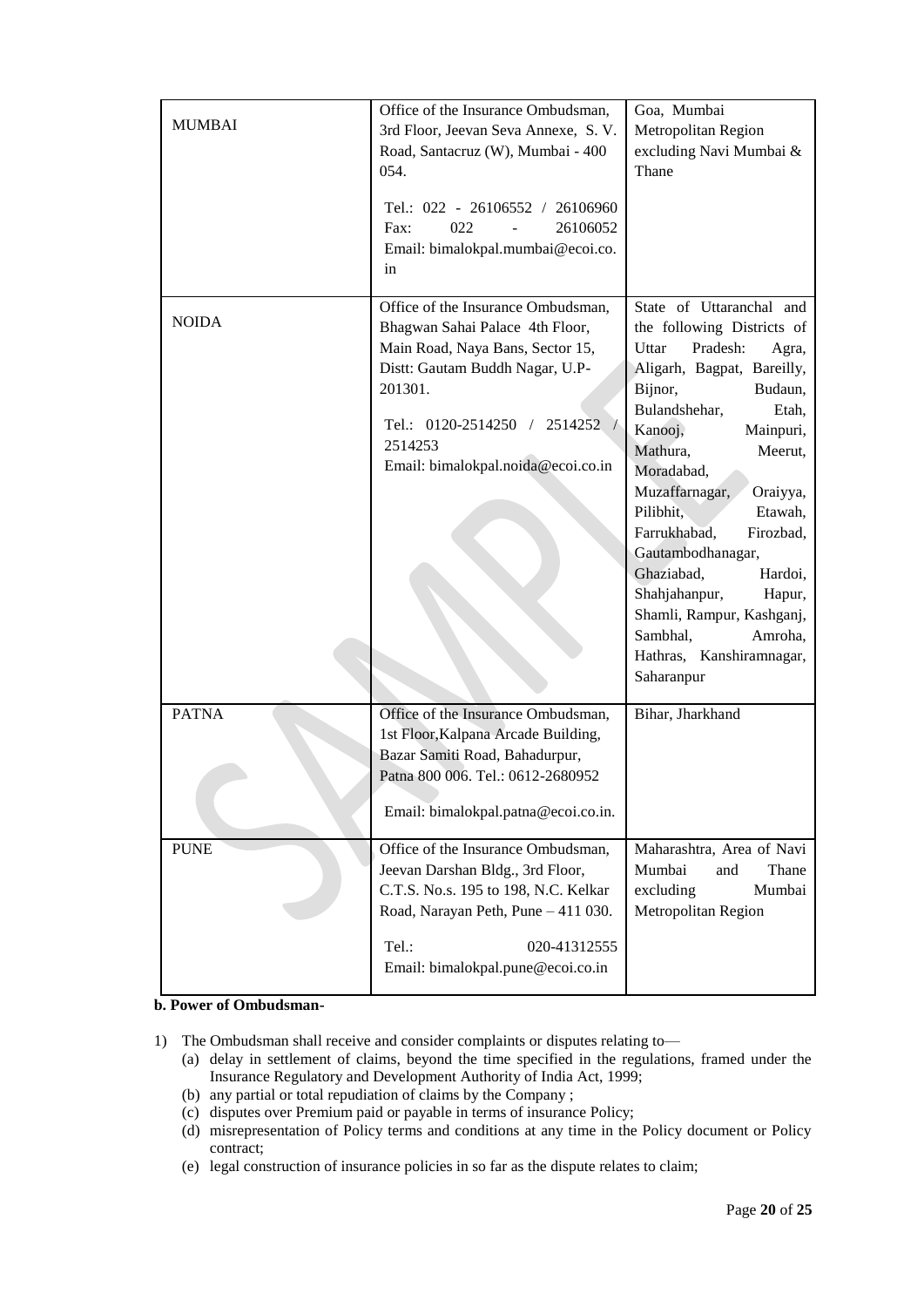- (f) Policy servicing related grievances against insurers and their agents and intermediaries;
- (g) issuance of life insurance Policy, general insurance Policy including health insurance Policy which is not in conformity with the proposal form submitted by the proposer;
- (h) non-issuance of insurance Policy after receipt of Premium in life insurance; and
- (i) any other matter resulting from the violation of provisions of the Insurance Act, 1938, as amended from time to time, or the regulations, circulars, guidelines or instructions issued by the IRDAI from time to time or the terms and conditions of the Policy contract, in so far as they relate to issues mentioned at clauses (a) to (f).
- 2) The Ombudsman shall act as counsellor and mediator relating to matters specified in sub-rule (1) provided there is written consent of the parties to the dispute.
- 3) The Ombudsman shall be precluded from handling any matter if he is an interested party or having conflict of interest.
- 4) The Central Government or as the case may be, the IRDAI may, at any time refer any complaint or dispute relating to insurance matters specified in sub-rule (1), to the Insurance Ombudsman and such complaint or dispute shall be entertained by the Insurance Ombudsman and be dealt with as if it is a complaint made under Clause (c) provided herein below.

#### **c. Manner in which complaint is to be made -**

- 1) Any person who has a grievance against the Company, may himself or through his legal heirs, nominee or assignee, make a complaint in writing to the Insurance Ombudsman within whose territorial jurisdiction the branch or office of the Company complained against or the residential address or place of residence of the complainant is located.
- 2) The complaint shall be in writing, duly signed by the complainant or through his legal heirs, nominee or assignee and shall state clearly the name and address of the complainant, the name of the branch or office of the Company against whom the complaint is made, the facts giving rise to the complaint, supported by documents, the nature and extent of the loss caused to the complainant and the relief sought from the Insurance Ombudsman.
- 3) No complaint to the Insurance Ombudsman shall lie unless—
	- (a) the complainant makes a written representation to the Company named in the complaint and
		- i. either the Company had rejected the complaint; or
		- ii. the complainant had not received any reply within a period of one month after the Company received his representation; or
		- iii. the complainant is not satisfied with the reply given to him by the Company;
	- (b) The complaint is made within one year
		- i. after the order of the Company rejecting the representation is received; or
		- ii. after receipt of decision of the Company which is not to the satisfaction of the complainant;
		- iii. after expiry of a period of one month from the date of sending the written representation to the Company if the Company fails to furnish reply to the complainant.
- 4) The Ombudsman shall be empowered to condone the delay in such cases as he may consider necessary, after calling for objections of the Company against the proposed condonation and after recording reasons for condoning the delay and in case the delay is condoned, the date of condonation of delay shall be deemed to be the date of filing of the complaint, for further proceedings under these rules.
- 5) No complaint before the Insurance Ombudsman shall be maintainable on the same subject matter on which proceedings are pending before or disposed of by any court or consumer forum or arbitrator.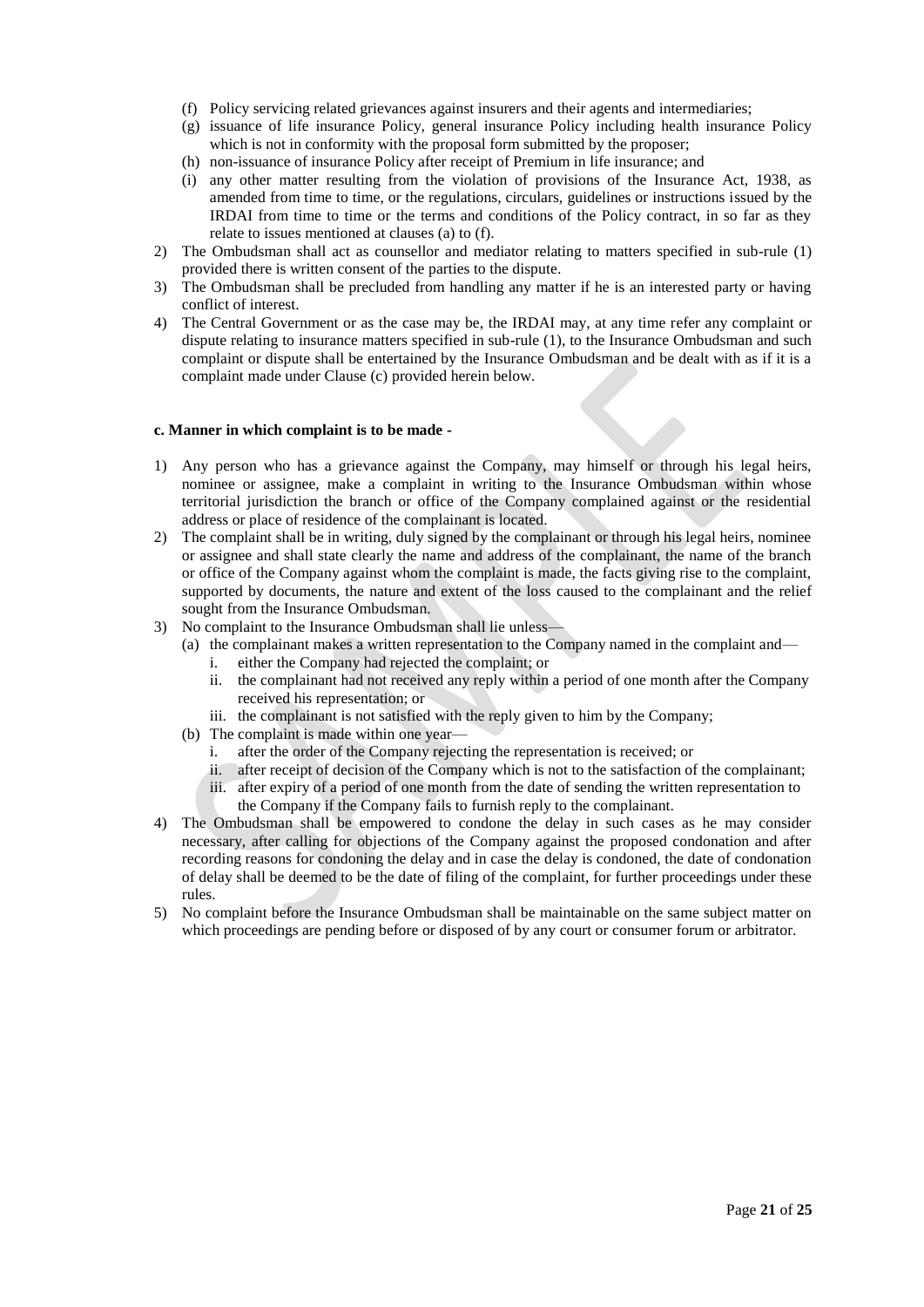## **Annexure I**

## **Section 39 - Nomination by policyholder**

Nomination of a life insurance Policy is as below in accordance with Section 39 of the Insurance Act, 1938 as amended by Insurance Laws (Amendment) Act, 2015 dated 23.03.2015. The extant provisions in this regard are as follows:

- 1) The policyholder of a life insurance on his own life may nominate a person or persons to whom money secured by the policy shall be paid in the event of his death.
- 2) Where the nominee is a minor, the policyholder may appoint any person to receive the money secured by the policy in the event of policyholder's death during the minority of the nominee. The manner of appointment to be laid down by the insurer.
- 3) Nomination can be made at any time before the maturity of the policy.
- 4) Nomination may be incorporated in the text of the policy itself or may be endorsed on the policy communicated to the insurer and can be registered by the insurer in the records relating to the policy.
- 5) Nomination can be cancelled or changed at any time before policy matures, by an endorsement or a further endorsement or a will as the case may be.
- 6) A notice in writing of Change or Cancellation of nomination must be delivered to the insurer for the insurer to be liable to such nominee. Otherwise, insurer will not be liable if a bonafide payment is made to the person named in the text of the policy or in the registered records of the insurer.
- 7) Fee to be paid to the insurer for registering change or cancellation of a nomination can be specified by the Authority through Regulations.
- 8) On receipt of notice with fee, the insurer should grant a written acknowledgement to the policyholder of having registered a nomination or cancellation or change thereof.
- 9) A transfer or assignment made in accordance with Section 38 shall automatically cancel the nomination except in case of assignment to the insurer or other transferee or assignee for purpose of loan or against security or its reassignment after repayment. In such case, the nomination will not get cancelled to the extent of insurer's or transferee's or assignee's interest in the policy. The nomination will get revived on repayment of the loan.
- 10) The right of any creditor to be paid out of the proceeds of any policy of life insurance shall not be affected by the nomination.
- 11) In case of nomination by policyholder whose life is insured, if the nominees die before the policyholder, the proceeds are payable to policyholder or his heirs or legal representatives or holder of succession certificate.
- 12) In case nominee(s) survive the person whose life is insured, the amount secured by the policy shall be paid to such survivor(s).
- 13) Where the policyholder whose life is insured nominates his (a) parents or (b) spouse or (c) children or (d) spouse and children (e) or any of them; the nominees are beneficially entitled to the amount payable by the insurer to the policyholder unless it is proved that policyholder could not have conferred such beneficial title on the nominee having regard to the nature of his title.
- 14) If nominee(s) die after the policyholder but before his share of the amount secured under the policy is paid, the share of the expired nominee(s) shall be payable to the heirs or legal representative of the nominee or holder of succession certificate of such nominee(s).
- 15) The provisions of sub-section 7 and 8 (13 and 14 above) shall apply to all life insurance policies maturing for payment after the commencement of Insurance Laws (Amendment) Act, 2015.
- 16) If policyholder dies after maturity but the proceeds and benefit of the policy has not been paid to him because of his death, his nominee(s) shall be entitled to the proceeds and benefit of the policy.
- 17) The provisions of Section 39 are not applicable to any life insurance policy to which Section 6 of Married Women's Property Act, 1874 applies or has at any time applied except where before or after Insurance Laws (Amendment) Act, 2015, a nomination is made in favour of spouse or children or spouse and children whether or not on the face of the policy it is mentioned that it is made under Section 39. Where nomination is intended to be made to spouse or children or spouse and children under Section 6 of MWP Act, it should be specifically mentioned on the policy. In such a case only, the provisions of Section 39 will not apply.

*[Disclaimer: This is not a comprehensive list of amendments of Insurance Laws (Amendment) Act, 2015 and only a simplified version prepared for general information. Policy Holders are advised to refer to Insurance Laws (Amendment) Act, 2015dated 23.03.2015 for complete and accurate details.]*

**Annexure II**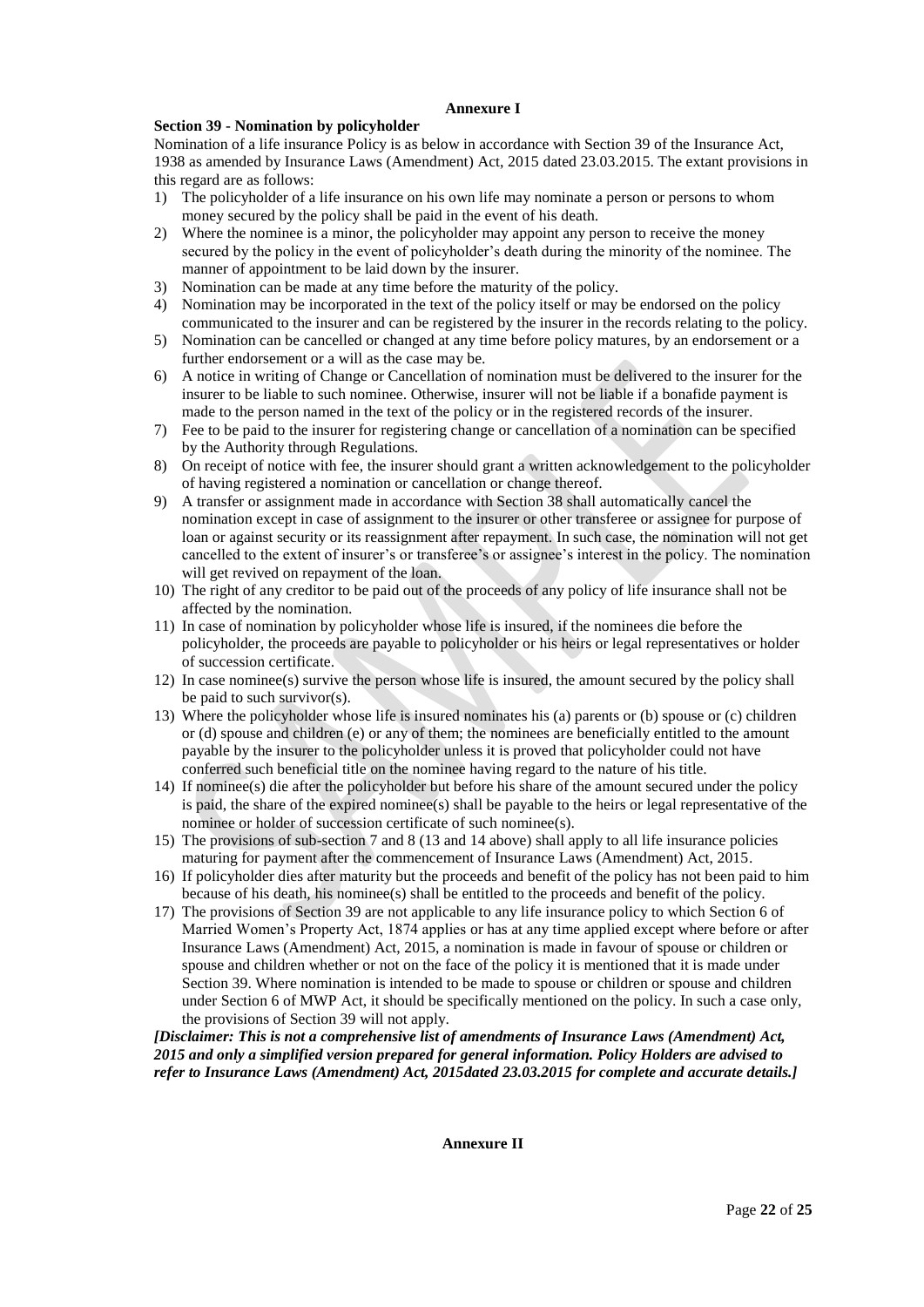#### **Section 45 – Policy shall not be called in question on the ground of mis-statement after three years** Provisions regarding policy not being called into question in terms of Section 45 of the Insurance Act, 1938, as amended by Insurance Laws (Amendment) Act, 2015 dated 23.03.2015are as follows:

- 1) No Policy of Life Insurance shall be called in question on any ground whatsoever after expiry of 3 yrs from
	- a. the date of issuance of policy or
	- b. the date of commencement of risk or
	- c. the date of revival of policy or
	- d. the date of rider to the policy
	- whichever is later.
- 2) On the ground of fraud, a policy of Life Insurance may be called in question within 3 years from a. the date of issuance of policy or
	- b. the date of commencement of risk or
	- c. the date of revival of policy or
	- d. the date of rider to the policy

whichever is later.

For this, the insurer should communicate in writing to the insured or legal representative or nominee or assignees of insured, as applicable, mentioning the ground and materials on which such decision is based.

3) Fraud means any of the following acts committed by insured or by his agent, with the intent to deceive the insurer or to induce the insurer to issue a life insurance policy:

a. The suggestion, as a fact of that which is not true and which the insured does not believe to be true;

- b. The active concealment of a fact by the insured having knowledge or belief of the fact; c. Any other act fitted to deceive; and
- d. Any such act or omission as the law specifically declares to be fraudulent.
- 4) Mere silence is not fraud unless, depending on circumstances of the case, it is the duty of the insured or his agent keeping silence to speak or silence is in itself equivalent to speak.
- 5) No Insurer shall repudiate a life insurance Policy on the ground of Fraud, if the Insured / beneficiary can prove that the misstatement was true to the best of his knowledge and there was no deliberate intention to suppress the fact or that such mis-statement of or suppression of material fact are within the knowledge of the insurer. Onus of disproving is upon the policyholder, if alive, or beneficiaries.
- 6) Life insurance Policy can be called in question within 3 years on the ground that any statement of or suppression of a fact material to expectancy of life of the insured was incorrectly made in the proposal or other document basis which policy was issued or revived or rider issued. For this, the insurer should communicate in writing to the insured or legal representative or nominee or assignees of insured, as applicable, mentioning the ground and materials on which decision to repudiate the policy of life insurance is based.
- 7) In case repudiation is on ground of mis-statement and not on fraud, the premium collected on policy till the date of repudiation shall be paid to the insured or legal representative or nominee or assignees of insured, within a period of 90 days from the date of repudiation.
- 8) Fact shall not be considered material unless it has a direct bearing on the risk undertaken by the insurer. The onus is on insurer to show that if the insurer had been aware of the said fact, no life insurance policy would have been issued to the insured.
- 9) The insurer can call for proof of age at any time if he is entitled to do so and no policy shall be deemed to be called in question merely because the terms of the policy are adjusted on subsequent proof of age of life insured. So, this Section will not be applicable for questioning age or adjustment based on proof of age submitted subsequently.

*[Disclaimer: This is not a comprehensive list of amendments of Insurance Laws (Amendment) Act, 2015 and only a simplified version prepared for general information. Policy Holders are advised to refer to Insurance Laws (Amendment) Act, 2015 dated 23.03.2015for complete and accurate details.]*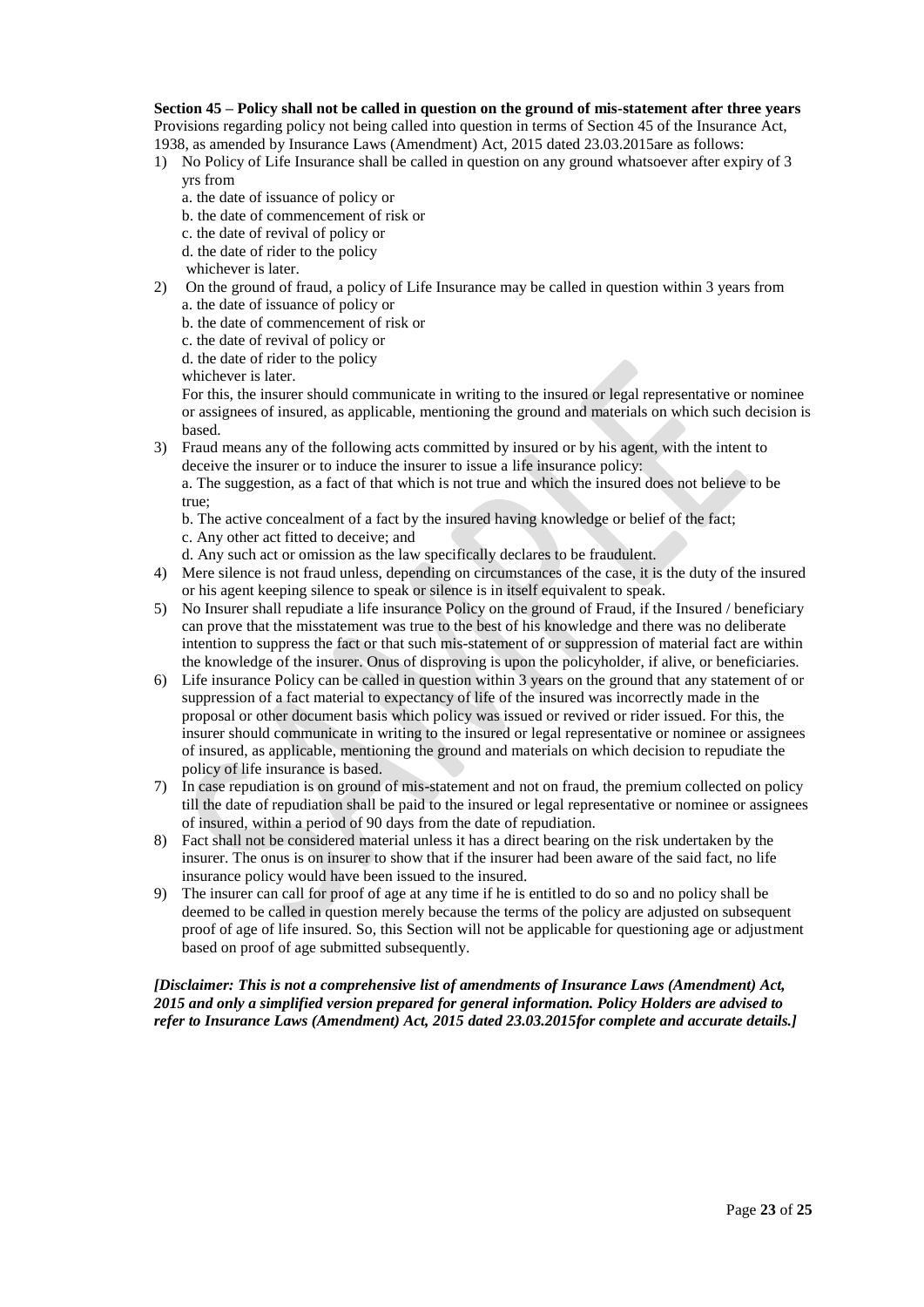# **Annexure III**

## **Section 38 - Assignment or Transfer of Insurance Policies**

Assignment or transfer of a policy should be in accordance with Section 38 of the Insurance Act, 1938 as amended by Insurance Laws (Amendment) Act, 2015 dated 23.03.2015. The extant provisions in this regard are as follows:

- (1) This policy may be transferred/assigned, wholly or in part, with or without consideration.
- (2) An Assignment may be effected in a policy by an endorsement upon the policy itself or by a separate instrument under notice to the Insurer.
- (3) The instrument of assignment should indicate the fact of transfer or assignment and the reasons for the assignment or transfer, antecedents of the assignee and terms on which assignment is made.
- (4) The assignment must be signed by the transferor or assignor or duly authorized agent and attested by at least one witness.
- (5) The transfer or assignment shall not be operative as against an insurer until a notice in writing of the transfer or assignment and either the said endorsement or instrument itself or copy there of certified to be correct by both transferor and transferee or their duly authorised agents have been delivered to the insurer.
- (6) Fee to be paid for assignment or transfer can be specified by the Authority through Regulations.
- (7) On receipt of notice with fee, the insurer should Grant a written acknowledgement of receipt of notice. Such notice shall be conclusive evidence against the insurer of duly receiving the notice.
- (8) If the insurer maintains one or more places of business, such notices shall be delivered only at the place where the policy is being serviced.
- (9) The insurer may accept or decline to act upon any transfer or assignment or endorsement, if it has sufficient reasons to believe that it is (a) not bonafide or (b) not in the interest of the policyholder or (c) not in public interest or (d) is for the purpose of trading of the insurance policy.
- (10) Before refusing to act upon endorsement, the Insurer should record the reasons in writing and communicate the same in writing to Policyholder within 30 days from the date of policyholder giving a notice of transfer or assignment.
- (11) In case of refusal to act upon the endorsement by the Insurer, any person aggrieved by the refusal may prefer a claim to IRDAI within 30 days of receipt of the refusal letter from the Insurer.
- (12) The priority of claims of persons interested in an insurance policy would depend on the date on which the notices of assignment or transfer is delivered to the insurer; where there are more than one instruments of transfer or assignment, the priority will depend on dates of delivery of such notices. Any dispute in this regard as to priority should be referred to Authority.
- (13) Every assignment or transfer shall be deemed to be absolute assignment or transfer and the assignee or transferee shall be deemed to be absolute assignee or transferee, except
	- a. where assignment or transfer is subject to terms and conditions of transfer or assignment OR
	- b. where the transfer or assignment is made upon condition that
		- i. the proceeds under the policy shall become payable to policyholder or nominee(s) in the event of assignee or transferee dying before the insured OR
		- ii. the insured surviving the term of the policy

Such conditional assignee will not be entitled to obtain a loan on policy or surrender the policy. This provision will prevail notwithstanding any law or custom having force of law which is contrary to the above position.

- (14) In other cases, the insurer shall, subject to terms and conditions of assignment, recognize the transferee or assignee named in the notice as the absolute transferee or assignee and such person a. shall be subject to all liabilities and equities to which the transferor or assignor was subject to at the date of transfer or assignment and
	- b. may institute any proceedings in relation to the policy
	- c. obtain loan under the policy or surrender the policy without obtaining the consent of the transferor or assignor or making him a party to the proceedings
- (15) Any rights and remedies of an assignee or transferee of a life insurance policy under an assignment or transfer effected before commencement of the *Insurance Laws (Amendment) Act, 2015* shall not be affected by this section.

*[Disclaimer: This is not a comprehensive list of amendments of Insurance Laws (Amendment) Act, 2015 and only a simplified version prepared for general information. Policy Holders are*